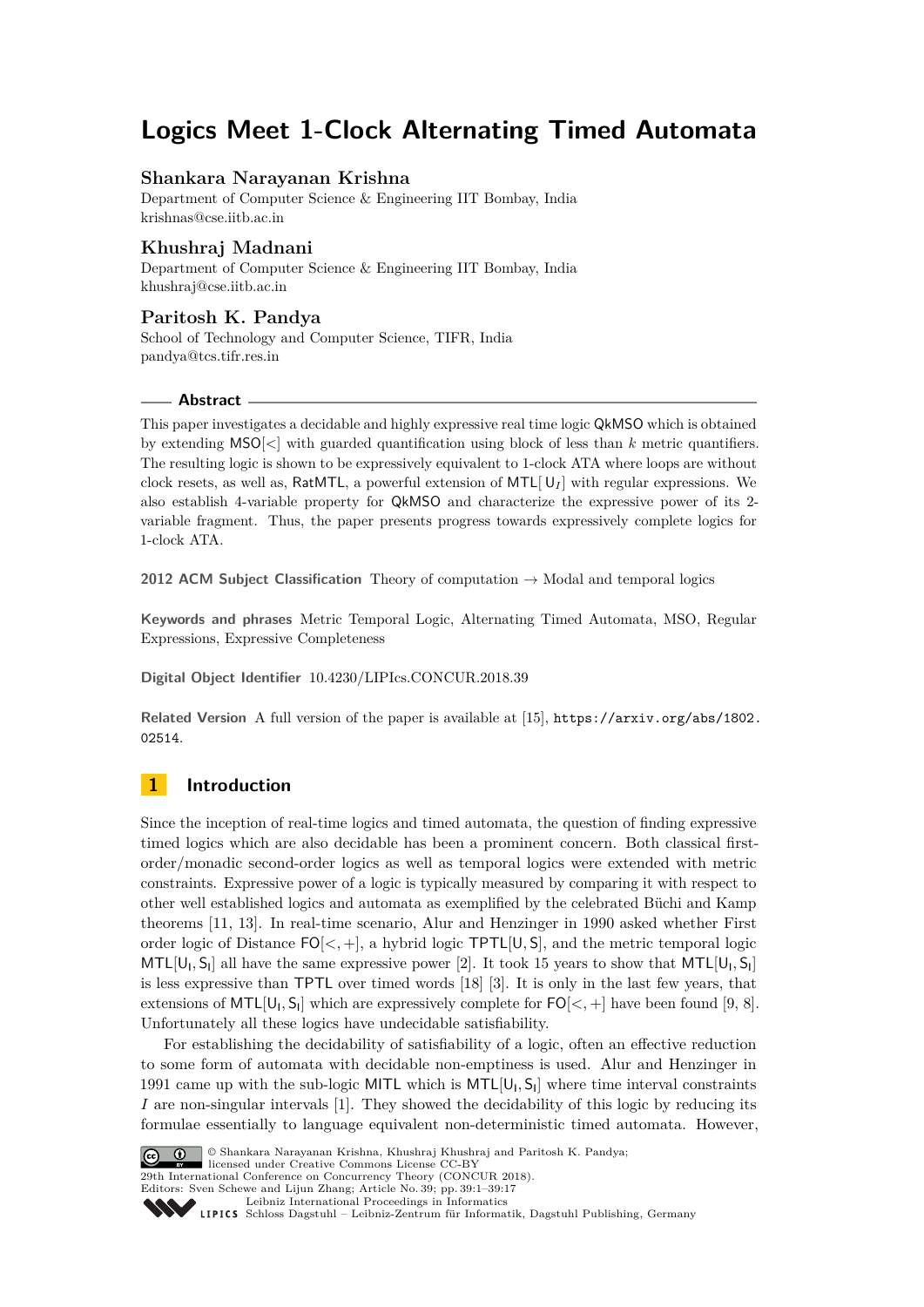# **39:2 Logics Meet 1-Clock Alternating Timed Automata**

the logic was expressively weak as compared to timed automata . Looking for a more expressive but decidable logic, Wilke in a seminal paper introduced the *Monadic Second Order logic of relative distance*,  $\mathcal{L}$  **d**, and showed that this had exactly the expressive power of non-deterministic timed automata [\[22\]](#page-16-2). Moreover, the logic had decidable satisfiability. Wilke also showed that  $\mathcal{L}(\vec{d})$  subsumed the expressive power of temporal logic EMITL, which was MITL extended with a finite automaton modality. Unfortunately, for any such logic, the validity and model checking (against timed automata) are necessarily undecidable as non-deterministic timed automata have undecidable universality/language inclusion. In another important paper, Henzinger, Raskin and Schobbens related *Event Clock Logic* ECL extended with *automata modality* to recursive event clock automata [\[6\]](#page-15-8). Attempts in these works have been to match the expressive power of timed automata and to have decidable satisfiability. The alternative is to try to match expressive power of some decidable and boolean closed class of timed automata. 1-clock Alternating Timed Automata (1-ATA) over finite words are perhaps the largest boolean closed class of timed languages for which emptiness is known to be decidable [\[17\]](#page-16-3), [\[16\]](#page-15-9). Utilizing this fact, Ouaknine and Worrell showed in their seminal work that satisfiability as well as model checking of  $MTL[U_1]$  (with pointwise interpretation) over finite words is decidable. The result was proved by constructing a language equivalent 1-ATA for a formula of  $\textsf{MTL}[{\mathsf{U}}_l]$  [\[17\]](#page-16-3). Unfortunately, the logic turns out to have much less expressive power than 1-ATA. In a series of papers [\[20\]](#page-16-4), [\[12\]](#page-15-10) we have investigated decidable extensions of  $MTL[U_1]$  with increasing expressive power culminating in RatMTL [\[21\]](#page-16-5). Logic RatMTL is a powerful extension of MTL[U<sub>I</sub>] allowing counting and regularity constraints. But in retrospect it also turns out to be less expressive than 1-ATA.

The quest for expressively complete real-time logics matching the power of 1-ATA has remained open for over 13 years. In this paper, we give a partial solution to this problem. We show expressive completeness of some classical and metric temporal logics for natural subclasses of 1-ATA. We define an extension of Monadic Second Order Logic MSO[*<*] over words by adding guarded quantification with blocks of at most *k*−1 metric quantifiers to give a real time logic QkMSO. An essential syntactic restriction is that no free second order variable occurs in the scope of a metric quantifier, and a metric quantifier block results into a formula with only one free variable. In this, we have been inspired by the logic Q2MLO (over continuous time) defined by Hirshfeld and Rabinovich [\[7\]](#page-15-11) as well as Hunter [\[8\]](#page-15-6). A carefully defined syntax gives us a logic which allows only future time properties to be stated. Note that punctual constraints are permitted in QkMSO unlike Q2MLO.

We investigate the decidability and expressive power of QkMSO. Firstly, we define a subclass of 1-ATA called 1-ATA with reset-free loops (1-ATA-rfl). In these automata, there is no cycle involving clock reset. Thus, on any run each transition with reset occurs at most once. As our first main result, we show that a) QkMSO, b) the 1-ATA-rfl, and, c) the metric temporal logic RatMTL, introduced earlier in [\[21\]](#page-16-5), are all expressively equivalent (with effective reductions). In the process, we also prove that QkMSO has four variable property over timed words. This can be seen akin to the famous 3-variable property of FO[*<*] over words [\[10\]](#page-15-12).

For our second main result, we turn to the two variable fragment Q2MSO of QkMSO. For its automaton characterization, we introduce a syntactic restriction of conjunctivedisjunctiveness (C⊕D) in 1-ATA. Here, each ATA thread is either in conjunctive mode or in disjunctive mode at a time, and it can switch modes only on a reset transition. We show that a)  $Q2MSO$ , b) the C⊕D-1-ATA-rfl, and c) the sublogic FRatMTL of RatMTL have exactly the same expressive power. Here logic FRatMTL uses only restricted version FRat of the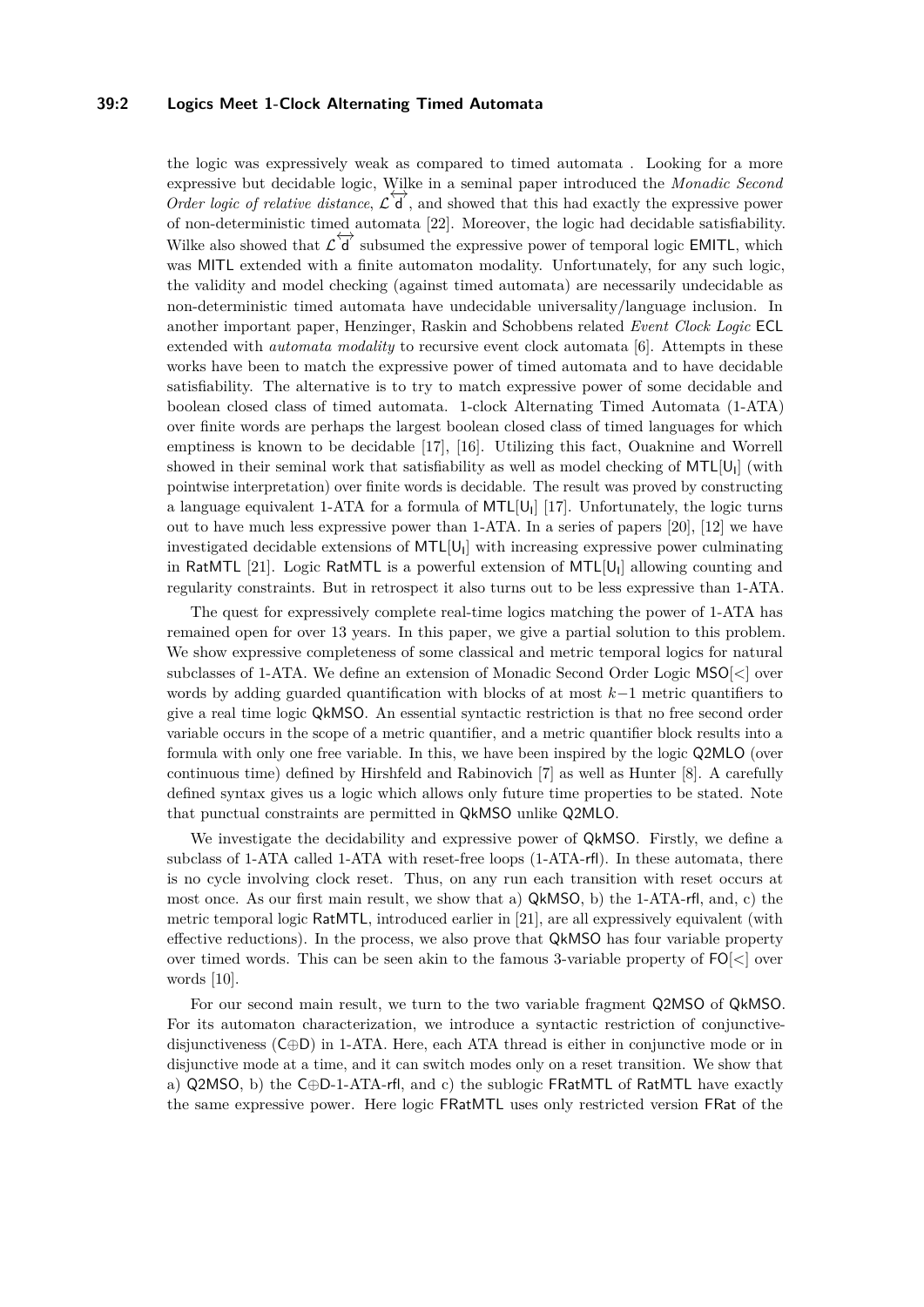modality Rat of RatMTL. A similar modality was also defined earlier by Wilke [\[22\]](#page-16-2) in logic EMITL. In summary, we show that

| l OkMSO | - 三 - -     | 1—ATA—rfl                    | $\equiv$ .  | RatMTL             |
|---------|-------------|------------------------------|-------------|--------------------|
| l Q2MSO | a Elizabeth | $C \oplus D - 1 - ATA - rfl$ | a Elizabeth | $\mathsf{FRatMTL}$ |

These results make QkMSO to be amongst the highly expressive logics with decidable satisfiability and model checking problems.

# **2 Preliminaries**

Let  $\Sigma$  be a finite set of propositions. A finite timed word over  $\Sigma$  is a tuple  $\rho = (\sigma, \tau)$ , where  $\sigma$  and  $\tau$  are sequences  $\sigma_1 \sigma_2 \ldots \sigma_n$  and  $\tau_1 \tau_2 \ldots \tau_n$  respectively, with  $\sigma_i \in \Gamma = 2^{\Sigma} \backslash \emptyset$ , and  $\tau_i \in \mathbb{R}_{\geq 0}$  for  $1 \leq i \leq n$ . For all  $i \in dom(\rho)$ , we have  $\tau_i \leq \tau_{i+1}$ , where  $dom(\rho)$  is the set of positions  $\{1, 2, \ldots, n\}$  in the timed word. For convenience, we assume  $\tau_1 = 0$ . The  $\sigma_i$ 's can be thought of as labeling positions *i* in  $dom(\rho)$ . For example, given  $\Sigma = \{a, b, c\}$ ,  $\rho = (\{a, c\}, 0)(\{a\}, 0.7)(\{b\}, 1.1)$  is a timed word.  $\rho$  is strictly monotonic iff  $\tau_i < \tau_{i+1}$  for all  $i, i+1 \in dom(\rho)$ . Otherwise, it is weakly monotonic. The set of finite timed words over  $\Sigma$  is denoted  $T\Sigma^*$ . Given  $\rho = (\sigma, \tau)$  with  $\sigma = \sigma_1 \dots \sigma_n \in \Gamma^+$ ,  $\sigma^{\text{single}}$  denotes the set of all words  $w_1w_2 \ldots w_n$  where each  $w_i \in \sigma_i$ .  $\rho^{\text{single}}$  consists of all timed words  $(\sigma^{\text{single}}, \tau)$ . For the  $\rho$  as above,  $\rho^{\text{single}}$  consists of timed words  $({a}, 0)({a}, 0.7)({b}, 1.1)$  and  $({c}, 0)({a}, 0.7)({b}, 1.1)$ .

# **2.1 Temporal Logics**

In this section, we define preliminaries pertaining to the temporal logics studied in the paper. Let  $I\nu$  be a set of open, half-open or closed time intervals. The end points of these intervals are in  $\mathbb{N}\cup\{0,\infty\}$ . Examples of such intervals are [1, 3)*,* [2, 2]*,* [2,  $\infty$ ). For a time stamp  $\tau \in \mathbb{R}_{\geq 0}$ and an interval  $\langle a, b \rangle$ , where  $\langle a \rangle$  is left-open or left-closed and  $\rangle$  is right-open or right-closed,  $\tau + \langle a, b \rangle$  represents the interval  $\langle \tau + a, \tau + b \rangle$ .

**Metric Temporal Logic (MTL [\[14\]](#page-15-13)).** Given a finite alphabet  $\Sigma$ , the formulae of logic MTL are built from  $\Sigma$  using boolean connectives and time constrained version of the until modality U as follows:  $\varphi ::= a(\in \Sigma) | true | \varphi \wedge \varphi | \neg \varphi | \varphi U_I \varphi$ , where  $I \in I \nu$ . For a timed word  $\rho = (\sigma, \tau) \in T\Sigma^*$ , a position  $i \in dom(\rho)$ , and an MTL formula  $\varphi$ , the satisfaction of  $\varphi$  at a position *i* of  $\rho$  is denoted  $\rho, i \models \varphi$ , and is defined as follows: (i)  $\rho, i \models a \leftrightarrow a \in \sigma_i$ , (ii)  $\rho, i \models \neg \varphi \leftrightarrow \rho, i \nvDash \varphi, (\text{iii}) \rho, i \models \varphi_1 \land \varphi_2 \leftrightarrow \rho, i \models \varphi_1 \text{ and } \rho, i \models \varphi_2, (\text{iv}) \rho, i \models \varphi_1 \mathsf{U}_I \varphi_2 \leftrightarrow \rho_2$  $\exists j > i, \rho, j \models \varphi_2, \tau_j - \tau_i \in I$ , and  $\rho, k \models \varphi_1 \ \forall i < k < j$ . The language of a MTL formula  $\varphi$  is  $L(\varphi) = {\rho \mid \rho, 1 \models \varphi}$ . Two formulae  $\varphi$  and  $\phi$  are said to be equivalent denoted as  $\varphi \equiv \phi$  iff  $L(\varphi) = L(\phi)$ . The subclass of MTL restricting the intervals *I* in the until modality to non-punctual intervals is denoted MITL. Punctual intervals like [2,2] are disallowed. Note that we restrict to until-only fragment of MTL for the sake of decidability.

 $\triangleright$  **Theorem 1** ([\[17\]](#page-16-3)). MTL *satisfiability is decidable over finite timed words with non-primitive recursive complexity.*

#### **MTL with Rational Expressions (RatMTL)**

We first recall an extension of MTL with rational expressions (RatMTL), introduced in [\[21\]](#page-16-5). The modalities in RatMTL assert the truth of a rational expression (over subformulae) within a particular time interval with respect to the present point. For example, the formula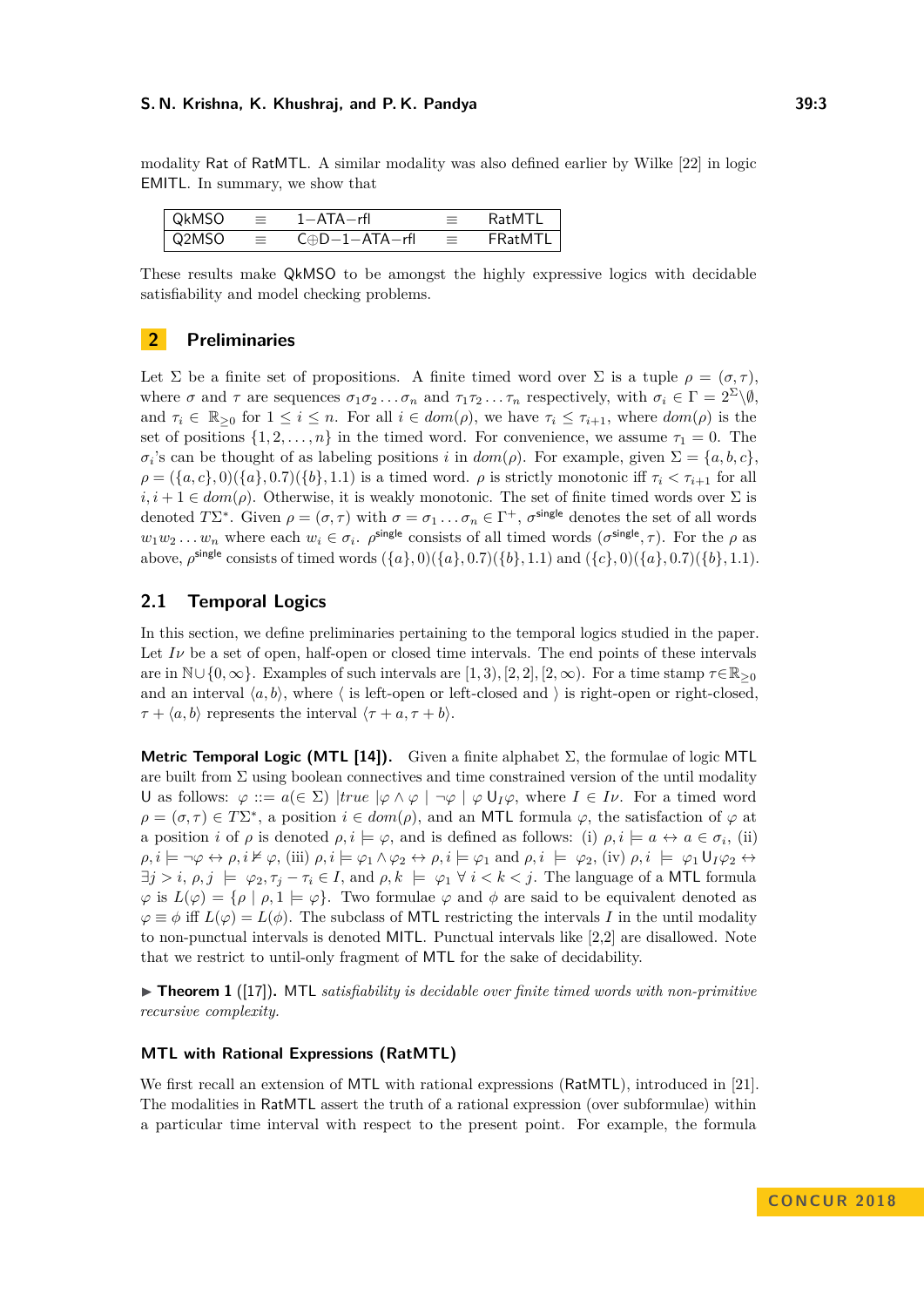#### **39:4 Logics Meet 1-Clock Alternating Timed Automata**

 $\text{Rat}_I(\varphi_1, \varphi_2)^+$  when evaluated at a point *i*, asserts the existence of 2*k* points with time stamps  $\tau_{i+1} < \tau_{i+2} < \cdots < \tau_{i+2k}$ ,  $k > 0$ , such that  $\tau_{i+1}$  and  $\tau_{i+2k}$  are the first and last time stamps in  $\tau_i + I$ , respectively.  $\varphi_1$  evaluates to true at  $\tau_{i+2l+1}$ , and  $\varphi_2$  evaluates to true at  $\tau_{j+2l+2}$ , for all  $0 \leq l \leq k$ .

#### **RatMTL Syntax.** Formulae of RatMTL are built from a finite alphabet Σ as:

 $\varphi ::= a(\in \Sigma) | true | \varphi \wedge \varphi | \neg \varphi |$  Rat<sub>*I*</sub> re(S) | FRat<sub>*I*,re(S)</sub> $\varphi$ , where  $I \in I\nu$  and S is a finite set of RatMTL subformulae, and re(S) is defined as a rational expression over S. re(S) ::=  $\epsilon \mid \varphi$ ( $\in$ S) | re(S).re(S) | re(S)+re(S) | [re(S)]<sup>\*</sup>. Thus, RatMTL is MTL extended with modalities URat and Rat (RatMTL=MTL+Rat+FRat). An *atomic* rational expression re is any well-formed formula *ϕ* ∈ RatMTL.

**RatMTL Semantics.** For a timed word  $\rho = (\sigma, \tau) \in T\Sigma^*$ , a position  $i \in dom(\rho)$ , a RatMTL formula  $\varphi$ , and a finite set S of subformulae of  $\varphi$ , we define the satisfaction of  $\varphi$  at a position *i* as follows. For positions  $i < j \in dom(\rho)$ , let  $Seg(\rho, S, i, j)$  denote the untimed word over  $2^S$ obtained by marking the positions  $k \in \{i+1,\ldots,j-1\}$  of  $\rho$  with  $\psi \in S$  iff  $\rho, k \models \psi$ . For a position  $i \in dom(\rho)$  and an interval *I*, let  $\textsf{TSeg}(\rho, \mathsf{S}, I, i)$  denote the untimed word over  $2^{\mathsf{S}}$ obtained from  $\rho$  by marking all the positions *k*, where  $\tau_k - \tau_i \in I$ , with  $\psi \in S$  iff  $\rho, k \models \psi$ .

- $\rho, i \models \mathsf{FRat}_{I, \mathsf{re}(S)} \varphi \leftrightarrow \exists j > i, \ \rho, j \models \varphi, \tau_j \tau_i \in I \ \text{and}, \ [\mathsf{Seg}(\rho, \mathsf{S}, i, j)]^{\mathsf{single}} \cap L(\mathsf{re}(\mathsf{S})) \neq \emptyset,$ where  $L(re(S))$  is the language of the rational expression re formed over the set S.
- $\rho, i \models \mathsf{Rat}_I \mathsf{re} \leftrightarrow [\mathsf{TSeg}(\rho, S, I, i)]^{\mathsf{single}} \cap L(\mathsf{re}(S)) \neq \emptyset.$

The language accepted by a RatMTL formula  $\varphi$  is given by  $L(\varphi) = {\rho | \rho, 1 \models \varphi}.$  The subclass of RatMTL using only the FRat modality is denoted FRatMTL (FRatMTL=MTL+FRat). If we stick to non-punctual intervals, the subclass obtained is FRatMITL (FRatMITL=MITL + FRat). Some remarks are in order.

- **1.** In [\[21\]](#page-16-5), the URat modality was used instead of FRat; however, both have the same expressiveness. Note that  $\varphi_1 \cup \text{Rat}_{I, \text{re}(S)} \varphi_2$  is equivalent to  $\text{FRat}_{I, \text{re}'(S \cup \{\varphi_1\})} \varphi_2$  where  $\mathsf{re}'(\mathsf{S} \cup \{\varphi_1\}) = \mathsf{re}(\mathsf{S}) \cap \varphi_1^*.$
- **2.** The classical  $\varphi_1$  U<sub>I</sub> $\varphi_2$  modality can be written in FRatMTL as FRat<sub>I, $\varphi_1^* \varphi_2$ . Also, it can</sub> be shown (see [\[21\]](#page-16-5)) that the URat( and thus FRat) modality can be expressed using the Rat modality.

**Modal depth.** The modal depth (md) of a RatMTL formula is defined as follows. Let  $PL_{\Sigma}$  be the set of propositional logic formulae over  $\Sigma$  (up to equivalence). An atomic RatMTL formula over  $\Sigma$  is an element of PL<sub>Σ</sub> and has modal depth 0. A RatMTL formula  $\varphi$  over  $\Sigma$  having a single modality (Rat or FRat) has modal depth one and has the form Rat*<sup>I</sup>* re or FRat*I,*re*ψ* where re is a regular expression over  $PL_{\Sigma}$  and  $\psi \in PL_{\Sigma}$ . Inductively, we define modal depth as follows: (i)  $\text{md}(\varphi \land \psi) = \text{md}(\varphi \lor \psi) = \max[\text{md}(\varphi), \text{md}(\psi)]$ . Similarly,  $\text{md}(\neg \varphi) = \text{md}(\varphi)$ . (ii) Let re be a regular expression over the set of subformulae  $S = {\psi_1, \ldots, \psi_k}$ .  $md(FRat_{I,\text{re}}(\varphi))=1+\max(\psi_1,\ldots,\psi_k,\varphi)$ . Similarly  $md(Rat_I(\text{re}))=1+\max(\psi_1,\ldots,\psi_k)$ .

► Example 2. Consider the formula  $\varphi = \text{Rat}_{[1,1]}(\text{Rat}_{(0,1)}(aa)^*)$ . Then  $\varphi = \text{Rat}_{[1,1]}$ re<sub>1</sub> where  $re_1 = Rat_{(0,1)}(aa)^*$ . The subformulae of interest are  $S = \{ Rat_{(0,1)}(aa)^*, a \}$ . For  $\rho = (\{a\}, 0)$   $(\{a, b\}, 0.9)$   $(\{a\}, 1)$  $(\{a\}, 1.2)$ ,  $\rho, 3 \nvDash$  re<sub>1</sub>, since  $[\text{TSeg}(\rho, \text{S}, (0, 1), 3)]^{\text{single}}$  has only the word *a* and hence  $[TSeg(\rho, S, (0, 1), 3)]^{single} \cap L((aa)^*) = \emptyset$ . Hence,  $\rho, 1 \nvDash \varphi$ . On the other hand, for  $\rho = (\{a\}, 0)(\{a\}, 0.3)$   $(\{a\}, 1)(\{a\}, 1.1)$   $(\{a\}, 1.8), \rho, 1 \models \varphi$ , since *aa* ∈  $[TSeg(\rho, S, (0, 1), 3)]^{single} \cap L((aa)^{*}).$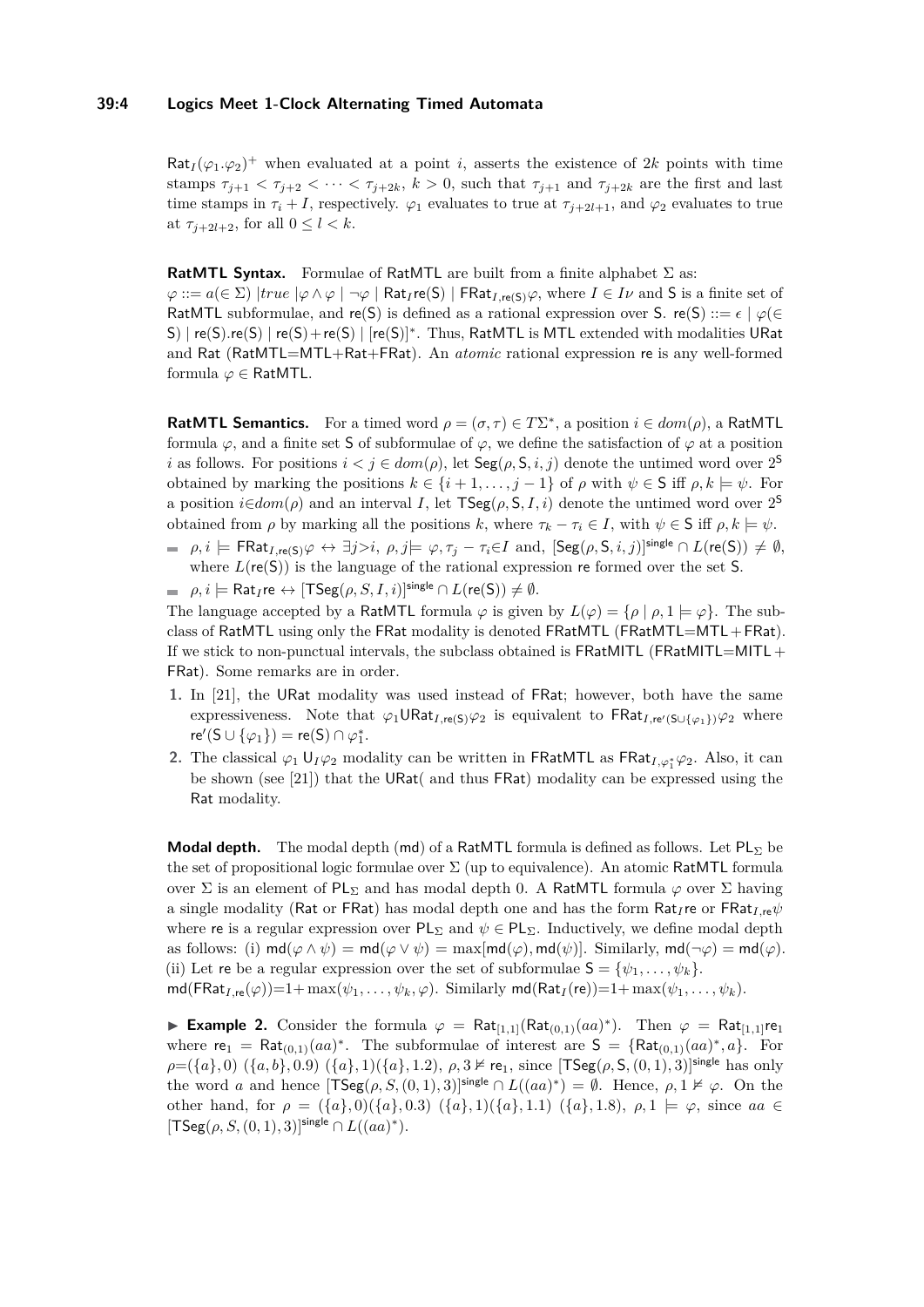### **2.2 MSO with guarded metric quantifiers QkMSO**

Let  $\rho = (\sigma, \tau)$  be a timed word over a finite alphabet  $\Sigma$ , as before. We define a real-time logic QkMSO (with parameter  $k \in \mathbb{N}$ ) which is interpreted over such words. It includes MSO $\leq$ over words  $\sigma$  relativized to specify only future properties. This is extended with a notion of time constraint formula  $\psi(t_i)$ . All variables in our logic range over positions in the timed word and not over time stamps. There are two sorts of formulae in QkMSO which are mutually recursively defined : these are  $\mathsf{MSO}^{t_0}$  formulae  $\phi$  which have no real-time constraints except time constraint subformulae  $\psi(t_p)$ . These subformulae  $(\psi(t_p))$  have only one free variable  $t_p$ , which is a first order variable. Such a time constraint formula  $\psi(t_n)$  consists of a block of real-time constrained quantification applied to a QkMSO formula with no free second order variables. This form of real time constraints in first order logic was pioneered by Hirshfeld and Rabinovich [\[7\]](#page-15-11) in their logic Q2MLO, which we refer in this paper as Q2FO, and later used by Hunter [\[8\]](#page-15-6). Let  $t_0, t_1, \ldots$  be first order variables and  $T_0, T_1, \ldots$  the monadic second-order variables. We have a two sorted logic consisting of MSO formulae *φ* and time constrained formulae  $\psi$ . Let  $a \in \Sigma$ , and let  $t_i$  range over first order variables, while  $T_i$  range over second order variables. Each quantified first order variable in  $\phi$  is relativized to the future of some variable, say  $t_0$ , called anchor variable, giving formulae of  $\mathsf{MSO}^{t_0}$ . The syntax of  $\phi \in \mathsf{MSO}^{t_0}$ is given by:  $t_p = t_q | t_p < t_q | Q_a(t_p) | T_j(t_i) | \phi \wedge \phi | \neg \phi | \exists t' . t' > t_0 \wedge \phi | \exists T_i \phi | \psi(t_p)$ . Here,  $\psi(t_p) \in \mathsf{MSO}^{t_p}$  is a time constraint formula whose syntax and semantics are given little later. A formula in  $\mathsf{MSO}^{t_0}$  with first order free variables  $t_0, t_1, \ldots t_k$  and second-

order free variables  $T_1, \ldots, T_m$  and which is relativized to the future of  $t_0$  is denoted  $\phi(\downarrow$  $t_0, \ldots, t_k, T_1, \ldots, T_m$ . (The  $\downarrow$  is only to indicate the anchor variable. It has no other function.) The semantics of such formulae is as usual. Given  $\rho$ , positions  $a_0, \ldots, a_k$  in  $dom(\rho)$ , and sets of positions  $A_1, \ldots, A_m$  with  $A_i \subseteq dom(\rho)$ , we define

 $\rho$ ,  $(a_0, a_1, \ldots, a_k, A_1, \ldots, A_m) \models \phi(\downarrow t_0, t_1, \ldots, t_k, T_1, \ldots, T_m)$ 

inductively, as usual.

- **1.**  $(\rho, a_0, a_1, \ldots, a_k, A_1, \ldots, A_m) \models t_i \lt t_j$  iff  $a_i \lt a_j$ ,
- **2.**  $(\rho, a_0, a_1, \ldots, a_k, A_1, \ldots, A_m) \models Q_a(t_i)$  iff  $a \in \sigma(a_i)$ ,
- **3.**  $(\rho, a_0, a_1, \ldots, a_k, A_1, \ldots, A_m) \models T_i(t_i)$  iff  $a_i \in A_i$ ,
- 4.  $(\rho, a_0, a_1, \ldots, a_k, A_1, \ldots, A_m) \models \exists t_k \ t_0 \lt t_k \wedge \phi(\downarrow t_0, \ldots t_k, T_1, \ldots, T_m)$  iff  $(\rho, a_0, \ldots, a'_k, A_1, \ldots, A_m) \models \phi(\downarrow t_0, \ldots, t_k, T_1, \ldots, T_m)$  for some  $a'_k \ge a_0$ .

The **time constraint**  $\psi(t_0)$  has the form  $\mathcal{Q}_1 t_1 \mathcal{Q}_2 t_2 \dots \mathcal{Q}_j t_j \phi(\downarrow t_0, t_1, \dots t_j)$  where  $\phi \in$ MSO<sup>*t*<sub>0</sub></sup> and **j**  $\lt k$ , the parameter of logic QkMSO. Each quantifier  $Q_i t_i$  has the form  $\exists t_i \in$  $t_0+I_i$  or  $\forall t_i \in t_0+I_i$  for a time interval  $I_i$  as in MTL formulae.  $\mathcal{Q}_i$  is called a metric quantifier. The semantics of such a formula is as follows.  $(\rho, a_0) \models Q_1 t_1 Q_2 t_2 \ldots Q_j t_j \phi(\downarrow t_0, t_1, \ldots t_j)$ iff for  $1 \leq i \leq j$ , there exist/for all  $a_i$  such that  $a_0 \leq a_i$  and  $\tau_{a_i} \in \tau_{a_0} + I_i$ , we have  $(\rho, a_0, a_1 \ldots a_j) \models \phi(\downarrow t_0, t_1, \ldots t_j)$ . Note that each time constraint formula has exactly one free variable. Variables  $t_0, t_1, \ldots, t_j$  are called time constrained in  $\psi(t_0)$ .

**Example 3.** Let  $\rho = (\{a\}, 0)$  ( $\{b\}, 2.1$ ) ( $\{a, b\}, 2.75$ ) ( $\{b\}, 3.1$ ) be a timed word. Consider the time constraint  $\psi(x) = \overline{\exists} y \in x + (2, \infty) \overline{\exists} z \in x + (3, \infty) (Q_b(y) \wedge Q_b(z))$ . It can be seen that  $\rho$ ,  $1 \models Q_a(x) \land \psi(x)$ .

**Metric Depth.** The *metric depth* of a formula  $\varphi$  denoted  $(\text{md}(\varphi))$  gives the nesting depth of time constraint constructs. It is defined inductively as follows: For atomic formulae  $\varphi$ ,  $md(\varphi) = 0$ . All the constructs of MSO<sup>t<sub>*i*</sub></sup> do not increase md. For example,  $md[\varphi_1 \wedge \varphi_2] =$  $max(\text{md}[\varphi], \text{md}[\varphi_2])$  and  $\text{md}[\exists t.\varphi(t)]$ . However, md is incremented for each application of metric quantifier block.  $\text{md}[\mathcal{Q}_1 t_1 \mathcal{Q}_2 t_2 \dots \mathcal{Q}_i t_i \phi] = \text{md}[\phi] + 1.$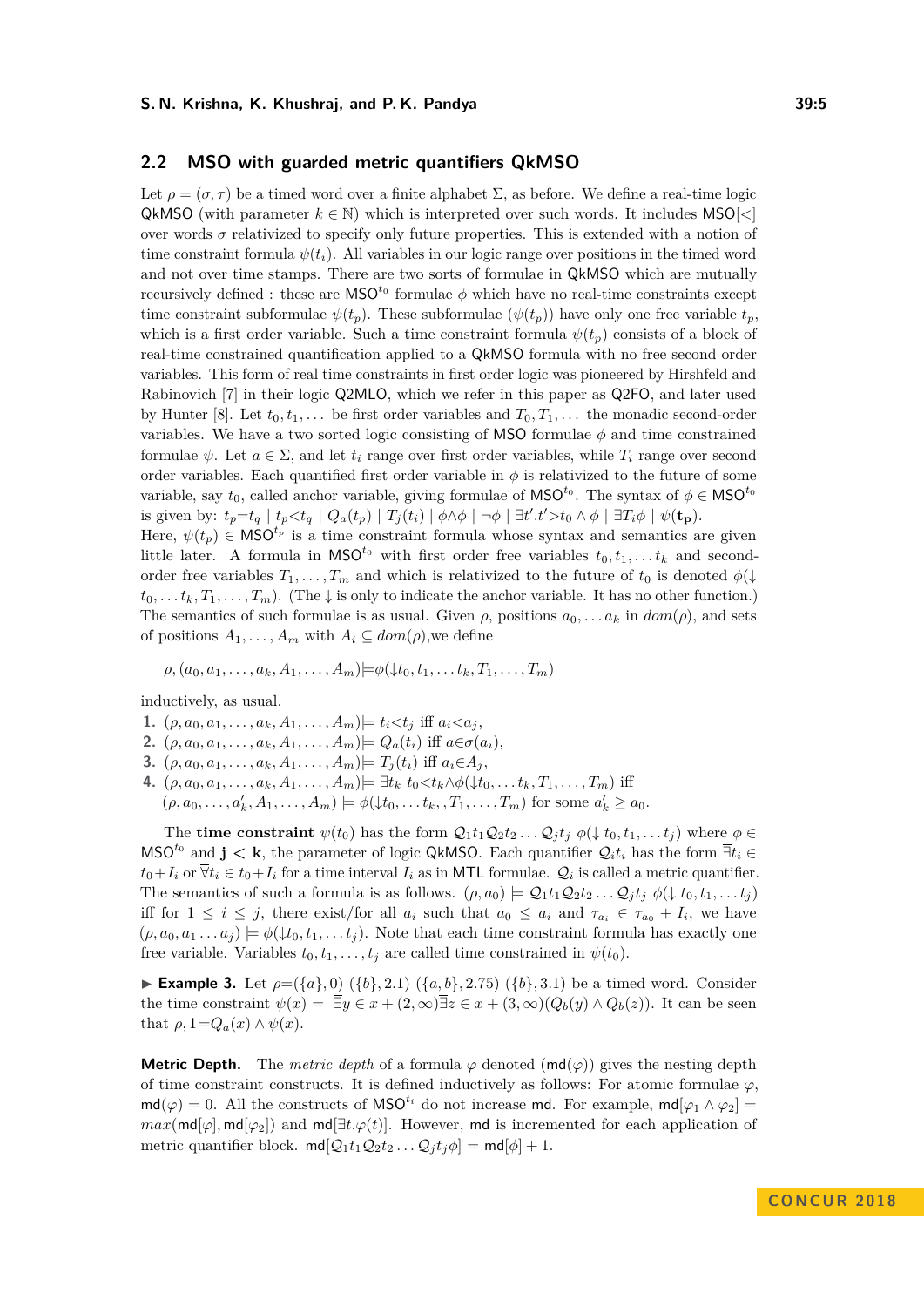#### **39:6 Logics Meet 1-Clock Alternating Timed Automata**

<span id="page-5-0"></span>**► Example 4.** The sentence  $\forall t_0 \ \nabla t_1 \in t_0 + (1, 2) \ \{Q_a(t_1) \rightarrow (\exists t_0 \in t_1 + [1, 1] \ Q_b(t_0))\}$  accepts all timed words such that for each  $a$  which is at distance  $(1,2)$  from some time stamp  $t$ , there is a *b* at distance 1 from it. This sentence has metric depth two with time constrained variables  $t_0, t_1$ .

Note that QkMSO is not closed under second order quantification: arbitrary use of second order quantification is not allowed, and its syntactic usage as explained above is restricted to prevent a second order free variable from occurring in the scope of the real-time constraint (similar to [\[19\]](#page-16-6), [\[6\]](#page-15-8) and [\[22\]](#page-16-2)). For example,  $\exists X.\exists t. [X(t) \land \overline{\exists}t' \in t+(1,2)Q_a(t')]$  is a well-formed QkMSO formula while,  $\exists X.\exists t \in \exists t' \in t+(1,2)[Q_a(t') \wedge X(t)]$  is not, since X is freely used within the scope of the metric quantifier.

**Special Cases of QkMSO.** The case when  $k = 2$  gives logic Q2MSO. The absence of second order variables and second order quantifiers gives logics QkFO and Q2FO. The formulae in example [4](#page-5-0) is a Q2FO formulae. Note that our Q2FO is the pointwise counterpart of logic Q2MLO studied in [\[7\]](#page-15-11) in the continuous semantics.

# **2.3 1-clock Alternating Timed Automata (1-ATA)**

Let  $\Sigma$  be a finite alphabet and let  $\Gamma = 2^{\Sigma} \backslash \emptyset$ . A 1-ATA [\[17\]](#page-16-3) [\[16\]](#page-15-9) is a 5 tuple  $\mathcal{A} = (\Gamma, S, s_0, F, \delta)$ , where *S* is a finite set of locations,  $s_0 \in S$  is the initial location and  $F \subseteq S$  is the set of final locations. Let x denote the clock variable in the 1-ATA, and  $x \in I$  denotes a clock constraint where *I* is an interval. Let *X* denote a finite set of clock constraints of the form  $x \in I$ . The transition function is defined as  $\delta : S \times \Gamma \to \Phi(S \cup X)$  where  $\Phi(S \cup X)$  is a set of formulae over  $S \cup X$  defined by the grammar  $\varphi ::= \top | \bot | \varphi_1 \wedge \varphi_2 | \varphi_1 \vee \varphi_2 | s | x \in I | x \cdot \varphi$  where  $s \in S$ , and  $x.\varphi$  is a binding construct resetting clock x to 0. A state of 1-ATA is defined as a pair of a location and a clock valuation. In other words, a state of a 1-ATA is an element of  $S \times \mathbb{R}_{\geq 0}$ , where *S* is a set of locations. A set of states  $M \subseteq S \times \mathbb{R}_{\geq 0}$  and a clock valuation  $\nu \in \mathbb{R}_{\geq 0}$ defines a boolean valuation for  $\Phi(S \cup X)$  as follows:

 $M \models_{\nu} s$  iff  $(s, \nu) \in M$ ;  $M \models_{\nu} x \in I$  iff  $\nu \in I$ ;  $M \models_{\nu} x.s$  iff  $(s, 0) \in M$ The conjunctions, disjunctions,  $\top$  and  $\bot$  are are handled in the usual way. We say that *M* is a minimal model of  $\varphi \in \Phi(S \cup X)$  with respect to *v* iff  $M \models_{\nu} \varphi$  and no proper subset M' of *M* is such that  $M' \models_{\nu} \varphi$ .

A configuration of a 1-ATA is a set of states. Given a configuration  $\mathcal{C} = \{(s, \nu) \mid s \in S, \nu \in \mathcal{C}\}$  $\mathbb{R}_{\geq 0}$ , we denote by  $\mathcal{C}+t$  the configuration  $\{(s,\nu+t) | (s,\nu) \in \mathcal{C}\}$ , obtained after a time elapse *t*, i.e., when *t* is added to all the valuations in C. Let  $\alpha \in \Gamma$ . Given any configuration  $\mathcal{C}_x$  $\{(s_i, \nu_i) | j \in J\}$ , we say that any configuration  $C_v$  is a '*α*-discrete successor' of  $C_x$  if and only if  $\mathcal{C}_y$  can be constructed using  $\mathcal{C}_x$  by choosing a minimal model  $M_j$  of  $\delta(s_j, g)$  with respect to  $\nu_j$ for every  $j \in J$  followed by taking their union. That is,  $\mathcal{C}_y = \bigcup_{j \in J} M_j$ , where  $M_j$  is a minimal model of  $\delta(s_i, g)$  with respect to  $\nu_i$ . Given a timed word  $\rho = (\alpha_0, 0)(\alpha_1, t_1) \dots (\alpha_m, t_m)$ , a run associated with  $\rho$  over a given 1-ATA starts from the initial configuration  $C_0 = \{(s_0, 0)\}$ and has the form  $C_0 \stackrel{g_0}{\rightarrow} C_1 \stackrel{t_1-0}{\rightarrow} C_1 + t_1 \ldots C_{m-1} + (t_m - t_{m-1}) \stackrel{g_m}{\rightarrow} C_m$  and proceeds with alternating time elapse transitions and discrete transitions reading a symbol from  $\Sigma$ . A discrete transition  $\mathcal{C}_i + (t_i - t_{i-1}) \stackrel{\alpha_i}{\rightarrow} \mathcal{C}_{i+1}$  is included if and only if  $\mathcal{C}_{i+1}$  is a  $\alpha_i$ -discrete successor of  $C_i + (t_i - t_{i-1})$ . Note that there could be more than one  $\alpha_i$ -discrete successors and hence more than one run could be associated with a timed word. Note that if at any point in the run there is no discrete successor for a discrete transition, the automaton gets stuck and that run will not be associated with the word. A configuration  $\mathcal C$  is accepting iff for all  $(s, \nu) \in \mathcal{C}, s \in F$ . Note that the empty configuration is also an accepting configuration.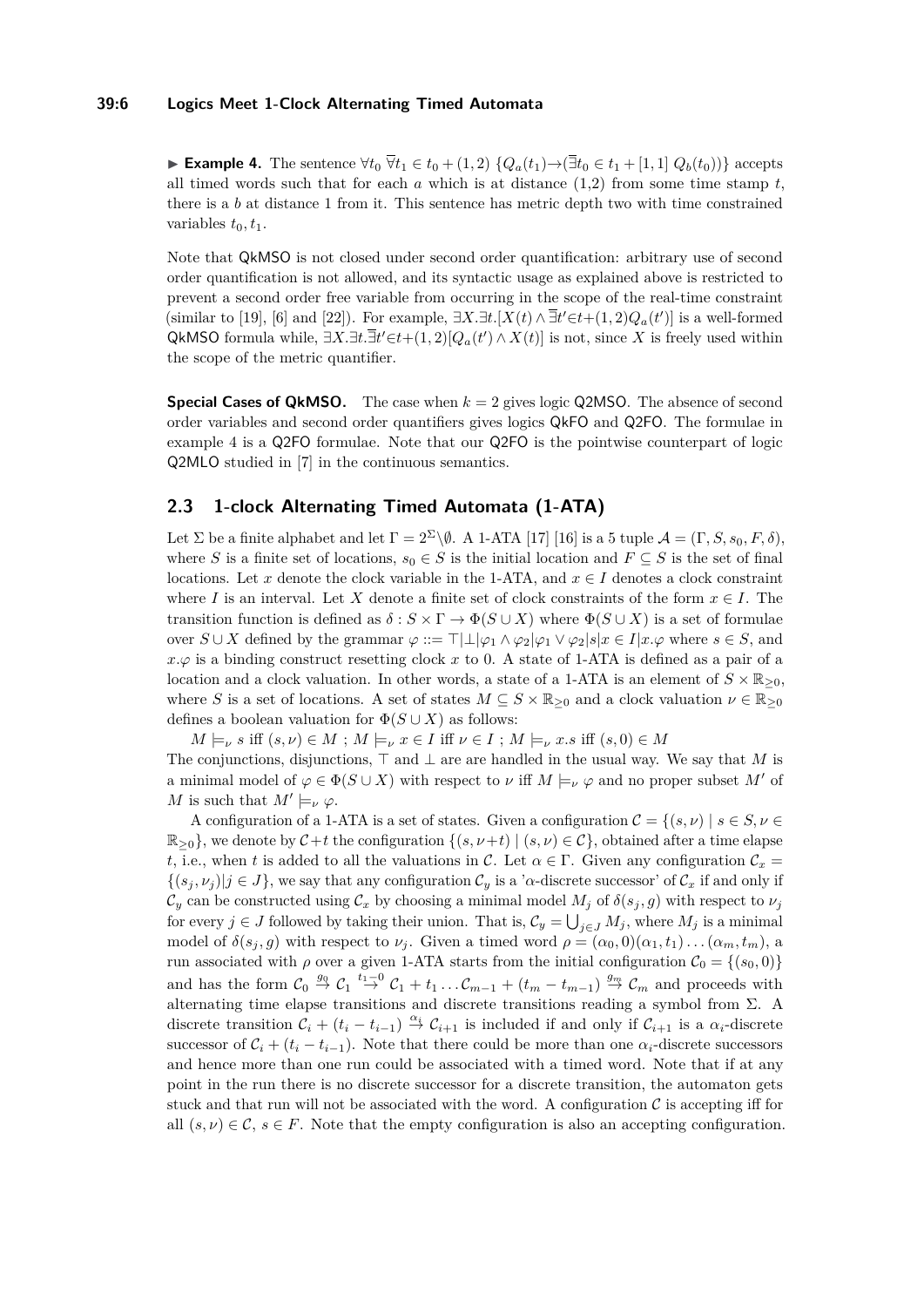The language accepted by a 1-ATA A, denoted  $L(A)$  is the set of all timed words  $\rho$  such that, there exists a run associated with  $\rho$  which ends at an accepting configuration.

**Example 5.** Let  $\Gamma = 2^{\{a,b\}} \setminus \emptyset$ . Consider the 1-ATA  $\mathcal{A} = (\Gamma, \{t_0, t_1, t_2\}, t_0, \{t_0, t_2\}, \delta_{\mathcal{A}})$  with transitions  $\delta_A(t_0, \{b\})=t_0, \ \delta_A(t_0, \{a\})=(t_0 \wedge x.t_1) \vee t_2, \ \delta_A(t_1, \{a\})=(t_1 \wedge x<1) \vee (x>1)=$  $\delta_{\mathcal{A}}(t_1,\{b\}),$  and  $\delta_{\mathcal{A}}(t_2,\{b\})=t_2, \delta_{\mathcal{A}}(t_2,\{a\})=\perp, \delta_{\mathcal{A}}(t,\{a,b\})=\perp$  for  $t \in \{t_0,t_1,t_2\}.$  The automaton accepts all strings where  $\{a, b\}$  does not occur, and every non-last  $\{a\}$  has no symbols at distance 1 from it, and has some symbol at distance *>* 1 from it.

1-ATA are closed under boolean operations using well-known constructions. One additional operation which is repeatedly used in this paper can be designated as  $A_1[tr \wedge A_2]$ . Here  $A_1, A_2$  are 1-ATA over the same alphabet and  $tr = \delta_1(s, a) = \phi$  is a transition of  $A_1$ . The aim is to conjunctively start the automaton *A*<sup>2</sup> on taking transition *tr*. Formally, transition *tr* is replaced by  $tr' = \phi \wedge \delta_2(s_{init}^2, a)$  where  $s_{init}^2$  is the start state of  $A_2$ . Semantically, runs of *A*<sup>2</sup> must now commence with a time delay after *tr*. The delayed run defined below defines such an execution of *A*2.

**Time-Delayed Runs & Acceptance.** Given a timed word  $\rho = (\alpha_0, 0)(\alpha_1, t_1) \dots (\alpha_m, t_m)$ , a time delayed run associated with  $\rho$  over a given 1-ATA starts from the initial configuration  $\mathcal{C}'_0 = \{(s_0, 0)\}\$ and has the form  $\mathcal{C}'_0 \stackrel{t_1}{\rightarrow} \mathcal{C}'_0 + t_1 - 0 \stackrel{\alpha_1}{\rightarrow} \mathcal{C}'_1 \stackrel{t_2-t_1}{\rightarrow} \mathcal{C}'_1 + (t_2 - t_1) \cdots \stackrel{\alpha_m}{\rightarrow} \mathcal{C}'_m$ , where  $\mathcal{C}'_{i-1} + (t_i - t_{i-1}) \stackrel{\alpha_i}{\rightarrow} \mathcal{C}'_i$  is included if and only if  $\mathcal{C}'_i$  is one of the  $\alpha_i$ -discrete successors of  $\mathcal{C}'_{i-1} + (t_i - t_{i-1})$ . Note that the only difference between a run and a time-delayed run is that the time delayed run starts with the time elapse between the first and the second symbol of the timed word and ignores the first symbol.

We say that any timed word  $\rho$  is accepted in time-delayed semantics by an ATA  $\mathcal{A} =$  $(\Gamma, S, s_0, F, \delta)$ , if and only if, there exists a time-delayed run associated with  $\rho$  which ends with an accepting configuration. The set of all timed words accepted by time -delayed semantics of  $\mathcal A$  is  $L^{\mathsf{st}}(\mathcal A)$ .

**Example 6.** Let  $\Gamma = 2^{\{a,b\}} \setminus \emptyset$ . Let  $\alpha$  and  $\alpha_b$  be any symbol in  $\Gamma$  and  $\Gamma \setminus \{\{a,\}\}\$ , respectively. Consider the 1-ATA  $\mathcal{A} = (\Gamma, \{s_0, s_1, s_2, s_3\}, s_0, \{s_2\}, \delta_{\mathcal{A}})$  with transitions  $\delta_{\mathcal{A}}(s_0,\alpha)=s_1; \ \delta_{\mathcal{A}}(s_1,\alpha_b)=[s_2 \land x \in (1,2)] \lor [s_3 \land x \in (0,1)]; \ \delta_{\mathcal{A}}(s_1,\{a\})=s_3; \ \delta_{\mathcal{A}}(s_2,\alpha)=s_2;$ *δ*A(*s*3*, α*)=*s*3. Consider a timed word *ρ* = ({*a*}*,* 0)({*b*}*,* 0*.*5)({*b*}*,* 1*.*2). The run associated with  $\rho$  is :  $\{(s_0,0)\}\stackrel{\{a\}}{\rightarrow}\{(s_1,0)\}\stackrel{0.5}{\rightarrow}\{(s_1,0.5)\}\stackrel{\{b\}}{\rightarrow}\{(s_3,0.5)\}\stackrel{0.7}{\rightarrow}\{(s_3,1.2)\}\stackrel{b}{\rightarrow}\{(s_3,1.2)\}$ Time delayed run associated with the same word is:  $\{(s_0, 0)\}\stackrel{0.5}{\rightarrow}\{(s_0, 0.5)\}\stackrel{\{b\}}{\rightarrow}\{(s_1, 0.5)\}\stackrel{0.7}{\rightarrow}$  $\{(s_2, 1.2)\}\stackrel{b}{\rightarrow}\{(s_2, 1.2)\}\.$  Thus  $\rho$  is not accepted by the automaton in usual semantics, but accepted in time-delayed semantics.

We will define some terms which will be used in sections [4,](#page-7-0) [5.](#page-12-0) Consider a transition  $\delta(s, a) = C_1 \vee \cdots \vee C_n$  in the 1-ATA. Each  $C_i$  is a conjunction of  $x \in I$ , locations *p* and *x.p.* We say that  $p$  is *free* in  $C_i$  if there is an occurrence of  $p$  in  $C_i$  and no occurrences of  $x.p$  in  $C_i$ ; if  $C_i$  has an *x.p*, then we say that *p* is *bound* in  $C_i$ . We say that *p* is bound in  $\delta(s, a)$  if it is bound in some  $C_i$ .

**Expressive Completeness and Equivalence.** Let *F<sup>i</sup>* be a logic or automaton class i.e. a collection of formulae or automata describing/accepting finite timed words. For each  $\phi \in F_i$ let  $L(F_i)$  denote the language of  $F_i$ . We define  $F_1 \subseteq_e F_2$  if for each  $\phi \in F_1$  there exists  $\psi \in F_2$  such that  $L(\phi) = L(\psi)$ . Then, we say that  $F_2$  is expressively complete for  $F_1$ . We also say that  $F_1$  and  $F_2$  are expressively equivalent, denoted  $F_1 \equiv_e F_2$ , iff  $F_1 \subseteq_e F_2$  and  $F_2 \subseteq_e F_1$ .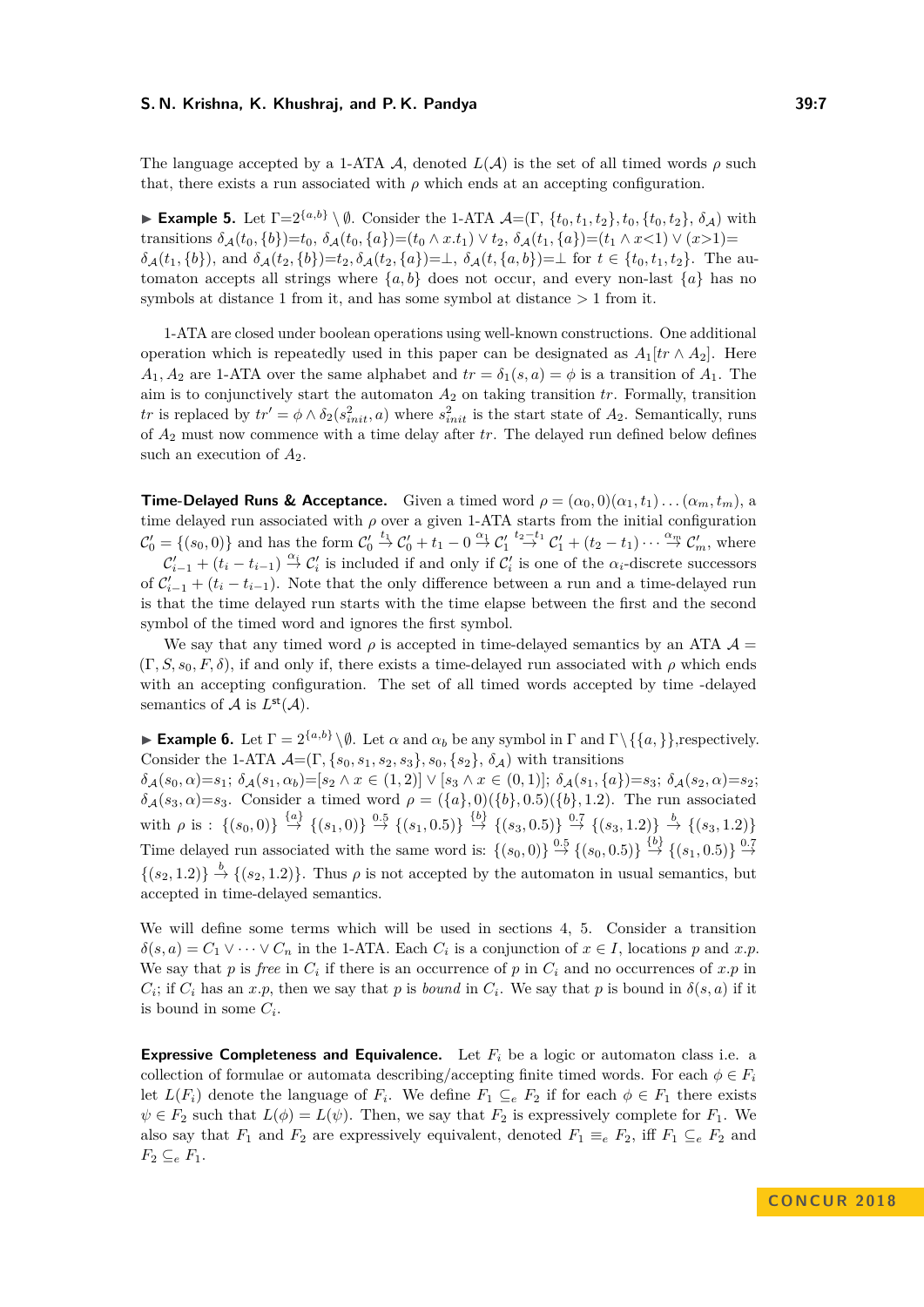#### **39:8 Logics Meet 1-Clock Alternating Timed Automata**

# **3 A Normal Form for 1-ATA**

In this section, we establish a normal form for 1-ATA, which plays a crucial role in the rest of the paper. Let  $\mathcal{A} = (\Gamma, S, s_0, F, \delta)$  be a 1-ATA. A is said to be in normal form if and only if

- The set of locations *S* is partitioned into two sets  $S_r$  and  $S_{nr}$ . The initial state  $s_0 \in S_r$ .
- The locations of *S* are partitioned into  $P_1, \ldots, P_k$  satisfying the following: Each  $P_i$  has a  $\blacksquare$ unique header location  $s_i^r \in S_r$ . Also,  $P_i - \{s_i^r\} \subseteq S_{nr}$ . Moreover, for any transition of A of the form  $\delta(s, a) = C_1 \vee C_2 \ldots \vee C_k$  with  $C_i = x \in I \wedge p_1 \wedge \ldots \wedge p_m \wedge x.q_i \wedge \ldots \wedge x.q_r$ we have (a) each  $q_i \in S_r$ , and (b) If  $s \in P_i$  then each  $p_j \in P_i - \{s_i^r\}$ . [1](#page-7-1)

We refer to each partition  $P_j$  as an *island* of locations. Each island has a unique header (obtained on reset) location  $s_i^r$ . All transitions into  $P_j$  occur only to this unique header location, and only with reset of clock *x*. Moreover, all non-reset transitions stay in the same island until a clock is reset, at which point, the control extends to the header location of same or another island (this behaviour can be seen on each path of the run tree).

**Establishing the Normal Form.** The main result of this section is that every 1-ATA A can be normalized, obtaining a language equivalent 1-ATA,  $\mathsf{Norm}(\mathcal{A})$ . The key idea behind this is to duplicate locations of  $A$  such that the conditions of normalization are satisfied. Let the set of locations of  $A$  be  $S = \{s_1, \ldots, s_n\}$ . For each location  $s_i, 1 \leq i \leq n$ , create a reset copy denoted  $s_i^r$  as well as *n* non-reset copies  $s_i^{nr,j}, 1 \leq j \leq n$ . The superscript *r* on a location represents that all incoming transitions to it are on a clock reset, while superscripts  $nr, j$  represent that all incoming transitions to that location are on non-reset and it belongs to island  $P_i$ . If  $s_0$  is the initial location of  $\mathcal{A}$ , then the initial location of Norm( $\mathcal{A}$ ) is  $s_i^r$ . The island  $P_i$  in Norm(A) consists of locations  $s_i^r, s_h^{nr,i}$  for  $1 \leq h \leq n$ ; entry into  $P_i$ happens through the header  $s_i^r$ . A transition  $\delta(s_i, a) = \varphi$  of A is rewritten in Norm(A) by replacing all occurrences of locations  $x.s_j$  with  $x.s_j^r$  (leading into  $P_j$ ), while occurrences of free locations  $s_h$  are replaced with  $s_h^{nr,i}$ . The final locations of Norm(A) are  $s_i^r, s_i^{nr,j}$  for  $1 \leq j \leq n$  whenever  $s_i$  is a final location in A. The full version gives a formal proof for the following straightforward lemma. Thanks to lemma [7,](#page-7-2) we assume without loss of generality, in the rest of the paper, that 1-ATA are in normal form.

<span id="page-7-2"></span>I **Lemma 7.** *Given a 1-ATA* A*, one can construct a 1-ATA* Norm(A) *in normal form such that*  $L(\mathcal{A}) = L(\text{Norm}(\mathcal{A})).$ 

<span id="page-7-3"></span>► **Example 8.** The 1-ATA  $\mathcal{B} = (\{a, b\}, \{s_0, s_1, s_2\}, s_0, \{s_1\}, \delta)$  with transitions  $\delta(s_0, b)$  $x.s_2, \delta(s_0, a) = (s_0 \wedge x.s_1), \ \delta(s_1, a) = (s_1 \wedge s_0) = \delta(s_1, b)$  and  $\delta(s_2, b) = x.s_0, \delta(s_2, a) =$  $(s_2 \wedge x.s_1)$  is not in normal form. Following the normalization technique, we obtain Norm(B) with locations  $S = \{s_i^r, s_j^{nr,i} \mid 0 \le i, j \le 2\}$  and final locations  $\{s_1^r, s_1^{nr,0}, s_1^{nr,1}, s_1^{nr,2}\}$ . Figure [1\(](#page-8-0)right) describes  $\textsf{Norm}(\mathcal{B})$  consisting of islands  $P_0, P_1$  and  $P_2$ .

# <span id="page-7-0"></span>**4 1-ATA-rfl and Logics**

In this section, we show the first of our expressive equivalence results connecting logics RatMTL, QkMSO and a subclass of 1-ATA called 1-ATA with reset-free loops (1-ATA-rfl).We first introduce 1-ATA-rfl. A 1-ATA  $\mathcal A$  (in normal form) is said to be a 1-ATA-rfl if it satisfies

<span id="page-7-1"></span><sup>&</sup>lt;sup>1</sup> If the transitions of the 1-ATA are presented in CNF, the equivalent restriction is that each free location in the transition should be in  $P_i - \{s_i^r\}$  while each bound location should be in  $S_r$ .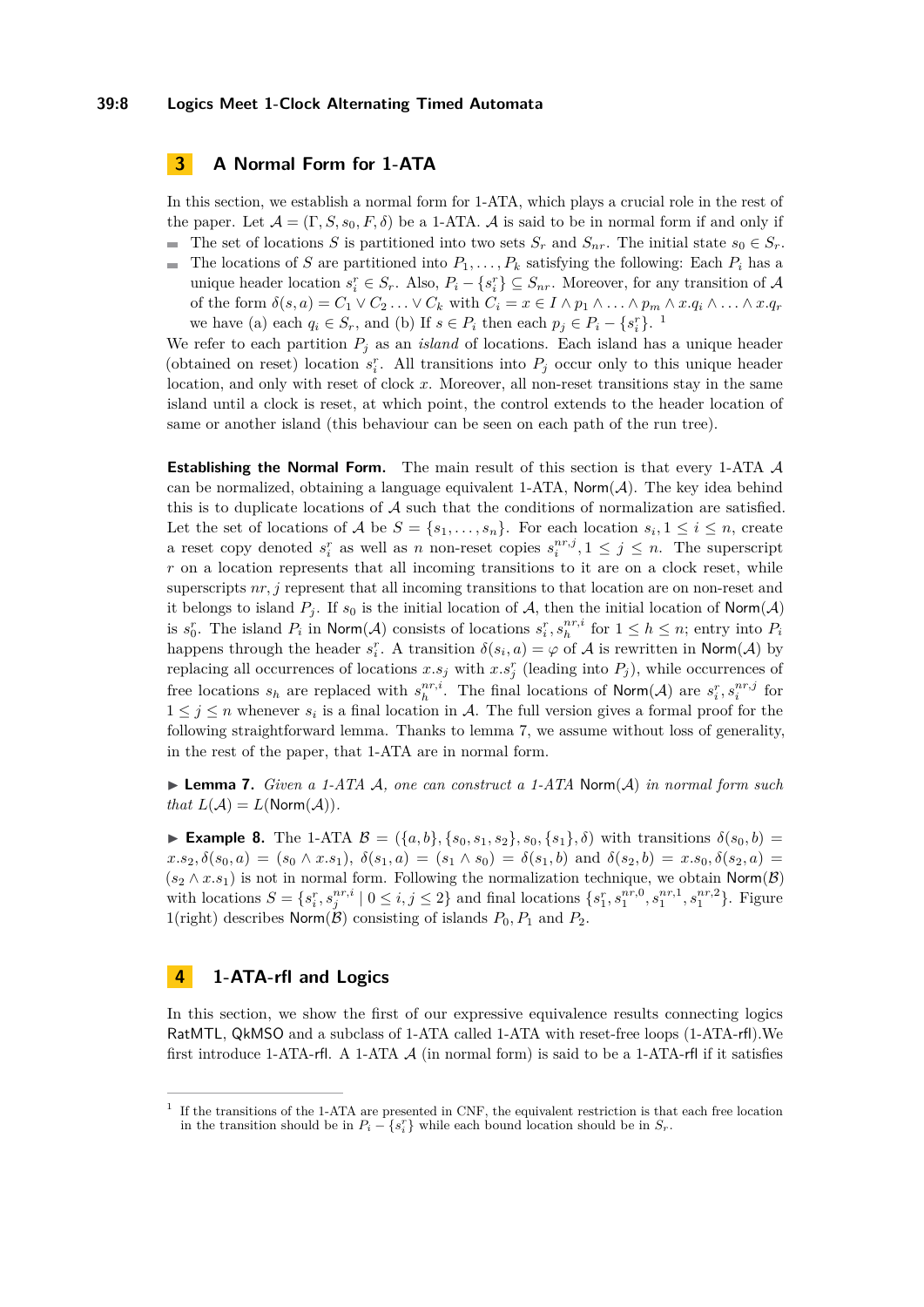<span id="page-8-0"></span>

**Figure 1** left: strict island hopping. right:  $\text{Norm}(\mathcal{B})$  corresponding to  $\mathcal{B}$  in Example [8.](#page-7-3)

the following: There is a partial order  $(S_r, \preceq)$  on the header locations (equivalently, islands *P<sub>i</sub>*). Moreover, for any location  $p \in P_i$  and a location *q*, if *x.q* occurs in  $\delta(p, a)$  for any *a* (hence  $q = s_j^r$ ) then  $s_j^r \prec s_i^r$ . Thus, islands (which are only connected by reset transitions) form a DAG, and every reset transition goes to a lower level island. See Figure [1](#page-8-0) (left), where we call this *strict island hopping*. The colored islands are all disjoint. On non-reset transitions, control stays in the same island; on resets, it may expand to another island. From this finite control, you cannot go back to the island where you started from. This provides a partial order between islands due to resets (the name rfl comes from here). Semantically, this means that on any branch of a run tree, a reset transition occurs at most once.

 $\blacktriangleright$  **Example 9.** The 1-ATA with locations *s, p, q* and transitions *δ*(*s, α*)=(*x, p* ∧ *x* ≤ 1) ∨ (*q* ∧  $x=2$ ,  $\delta(p,\alpha)=x.q \wedge p$  and  $\delta(q,a)=s \wedge (0 < x < 1)$  is not 1-ATA-rfl, since q is bound in  $\delta(p,\alpha)$ and starting from *q*, we can reach *x.p* via *s*.

### **4.1 Useful Lemmas**

In this section, we introduce some notations and prove lemmas (Lemma [10,](#page-8-1) Lemma [11\)](#page-9-0) which will be used several times in the paper. Let  $\rho = (a_0, 0)(a_1, \tau_1)(a_2, \tau_2) \ldots (a_m, \tau_m)$  be a timed word and let  $i \in dom(\rho)$ . Let  $rel(\rho, i)$  denote the timed word obtained from  $\rho$  by relativizing at position *i*;  $rel(\rho, i) = (a_i, 0)(a_{i+1}, \tau_{i+1} - \tau_i)(a_{i+2}, \tau_{i+2} - \tau_i) \dots (a_m, \tau_m - \tau_i).$ 

**Region Words.** Let  $c_{max}$  be any non-negative integer. Let  $reg_{c_{max}} = \{0, (0, 1), \ldots, c_{max} \}$  $(c_{max}, \infty)$ } be the set of regions. Given a finite alphabet  $\Sigma$ , with  $\Gamma = 2^{\Sigma} \backslash \emptyset$ , a *region word* is a word over the alphabet  $\Gamma \times reg_{c_{max}}$  called the *interval* alphabet. A region word  $w = (a_1, I_1) (a_2, I_2) \dots (a_m, I_m)$  is good iff  $I_j \leq I_k \Leftrightarrow j \leq k$ . Here,  $I_j \leq I_k$ represents that either  $I_i = I_k$  or the upper bound of  $I_i$  is at most the lower bound of *I*<sub>k</sub>. The timed word  $\rho = (a_0, 0)(a_1, \tau_1)(a_2, \tau_2) \dots (a_m, \tau_m)$  is consistent with a region word  $(a_1, I_1)(a_2, I_2)\dots(a_m, I_m)$  iff  $\tau_j \in I_j$  for all  $0 < j \leq m$ . Note that for technical reasons, which will be clearer later, the region abstraction of the word defined here is by ignoring the first point. The set of timed words  $\rho$  consistent with a good region word *w* is denoted  $\mathcal{T}_w$ . Likewise, given a timed word  $\rho$ ,  $reg(\rho)$  represents the good region word *w* such that  $\rho \in \mathcal{T}_w$ .

<span id="page-8-1"></span>I **Lemma 10** (Untiming *P* to A(*P*))**.** *Let P be a 1-ATA over* Γ *having no resets. We can construct an alternating finite automaton*  $\mathcal{A}(P)$  *over the interval alphabet*  $\Gamma \times reg_{c_{max}}$  *such* that for any good region word  $w=(a_1, I_1) \ldots (a_n, I_n), w \in L(\mathcal{A}(P)) \Rightarrow \forall \rho \in \mathcal{T}_w, \rho \in L^{\text{st}}(P)$ . *Conversely,*  $\rho \in L^{\text{st}}(P) \Rightarrow \text{reg}(\rho) \in L(\mathcal{A}(P))$ *. Hence,*  $L^{\text{st}}(P) = \{ \rho \mid w \in L(\mathcal{A}(P) \land \rho \in \mathcal{T}_w \}$ *.* 

**Proof.** Given a reset-free 1-ATA  $P = (\Gamma, S, s_0, F, \delta)$  we construct an alternating finite automaton (AFA)  $\mathcal{A}(P) = (\Gamma \times reg_{c_{max}}, S, s_0, F, \delta')$  where  $c_{max}$  is the maximum constant used in the clock constraints of *P* and  $\delta'$  is defined using  $\delta$  as follows. A clock constraint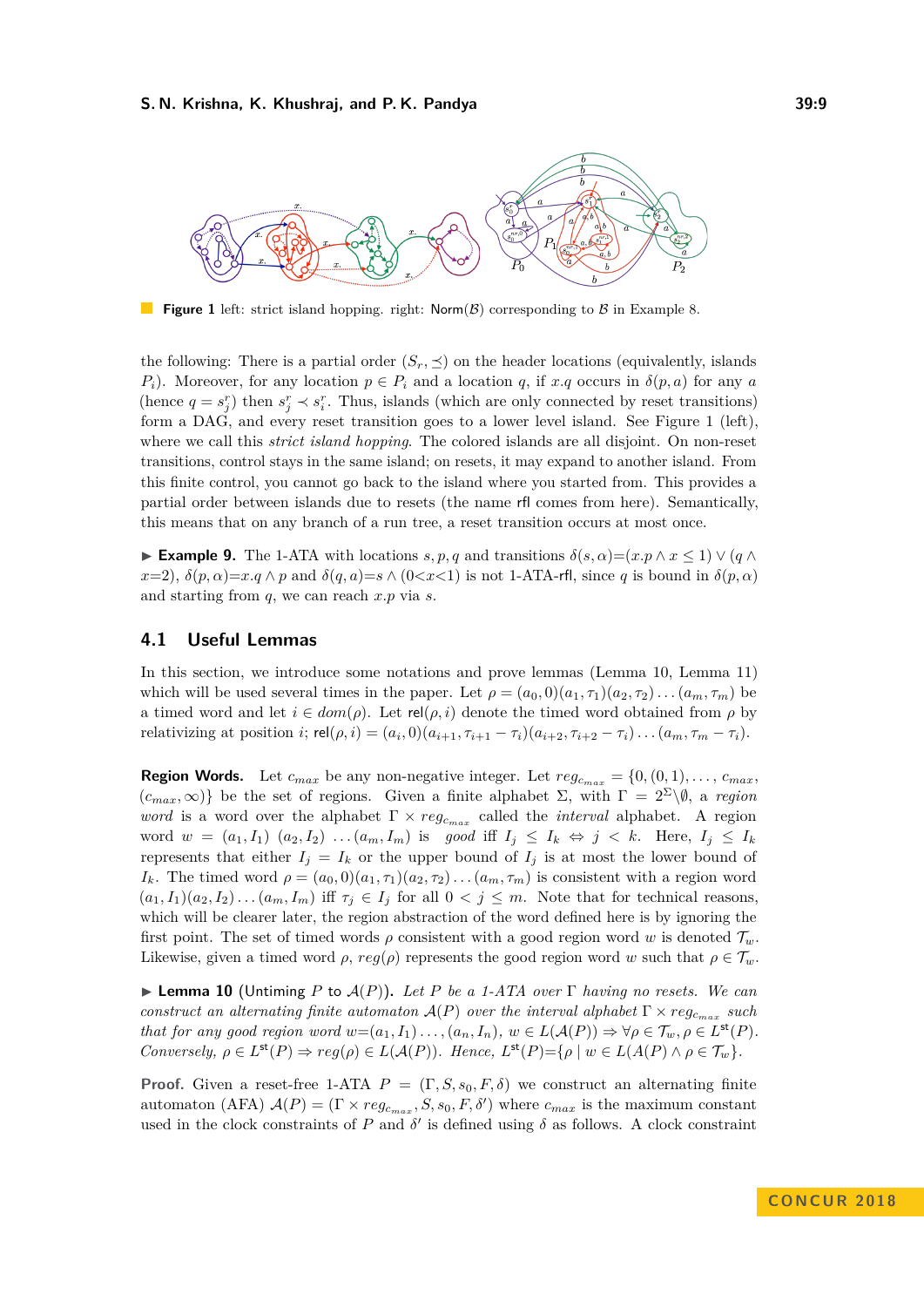#### **39:10 Logics Meet 1-Clock Alternating Timed Automata**

 $x \in I$  is called a *region constraint* if  $I \in reg_{c_{max}}$ . Without loss of generality, we assume that all the transitions of *P* have the form  $C_1 \vee \cdots \vee C_m$ , where each clause  $C_i$  has exactly one region constraint.

**Construction of**  $\delta'$ **.** Given a transition  $\delta(s, a) = C_1 \vee \cdots \vee C_n$  of *P*, let  $C_{I_1}, \ldots, C_{I_k} \in$  ${C_1, \ldots, C_n}$  be clauses containing the region constraint  $x \in I$ ,  $I \in reg_{c_{max}}$ . We construct  $\delta'(s,(a,I))$  as  $C'_{I_1} \vee \cdots \vee C'_{I_k}$  where  $C'_{I_j}$  is obtained by removing the conjunct  $x \in I$  from *C*<sub>*I*</sub><sup>*j*</sup>. If there is no clause containing  $x \in I$  in  $\delta(s, a)$ , then  $\delta'(s, (a, I)) = \bot$ .

- **1.** For any timed word  $\rho, \rho \in L^{\text{st}}(P) \Rightarrow reg(\rho) \in L(\mathcal{A}(P))$ : Let  $\rho = (a_1, 0) \dots (a_m, \tau_m)$ . The time-delayed accepting run from the initial configuration  $C_0 = \{(s_0, 0)\}\)$  to an accepting configuration  $\mathcal{C}_m$  in *P* is as follows:  $\mathcal{C}_0 \stackrel{\tau_1}{\rightarrow} \mathcal{C}_0 + \tau_1 \stackrel{a_1}{\rightarrow} \mathcal{C}_1 \stackrel{\tau_2 - \tau_1}{\rightarrow} \cdots \stackrel{\tau_m - \tau_{m-1}}{\rightarrow} \mathcal{C}_{m-1} + (\tau_m - \tau_m)$  $\tau_{m-1}$ )  $\stackrel{a_m}{\rightarrow} C_m$ . As *P* is a reset-free 1-ATA, the valuation  $\nu(x)$  at any point is equal to the total time elapse till that point. Hence for all positions  $j \in dom(\rho)$ ,  $I \in reg_{c_{max}}, \tau_j \in I$  iff  $\nu(x) \in I$ . By construction of  $\mathcal{A}(P)$ , for each transition  $\delta(s, a_j) = (x \in I_j \land \psi) \lor C$  of *P* we have a transition  $\delta'(s,(a_j,I_j)) = \psi$  (wlg we assume that *C* has no occurrence of  $x \in I_j$ ). The accepting run of *P* translates into the run  $\mathcal{D}_0 \stackrel{(a_1, I_1)}{\rightarrow} \mathcal{D}_1 \stackrel{(a_2, I_2)}{\rightarrow} \mathcal{D}_2 \cdots \stackrel{(a_m, I_m)}{\rightarrow} \mathcal{D}_m$ in  $\mathcal{A}(P)$ , where  $\mathcal{D}_0 = \{s \mid (s, 0) \in \mathcal{C}_0\}$ , and  $\mathcal{D}_j = \{s \mid (s, t) \in \mathcal{C}_j, t \in I_j\}$ ,  $j \geq 1$ . Since all locations in  $\mathcal{C}_m$  are accepting,  $\mathcal{D}_m$  is an accepting configuration in  $\mathcal{A}(P)$  accepting  $(a_1, I_1) \ldots (a_m, I_m)$ .
- **2.** For any good word  $w, w \in L(\mathcal{A}(P)) \Rightarrow \rho \in L^{\text{st}}(P)$  for all  $\rho \in \mathcal{T}_w$ . The argument is similar to the previous bullet. Full proof can be found in the full version.

<span id="page-9-0"></span>**Example 11** ( $\mathcal{A}(P)$  to RatMTL). Let  $\mathcal{A}(P)$  be an AFA over the interval alphabet  $\Gamma \times reg_{\text{c}max}$ *constructed from a reset-free 1-ATA P as in lemma [10.](#page-8-1) We can construct a* RatMTL *formula*  $\varphi^{\mathsf{st}}$  *such that for any good word*  $w, w \in L(\mathcal{A}(P)) \Rightarrow \rho \in L(\varphi^{\mathsf{st}})$  *for all*  $\rho \in \mathcal{T}_w$ *, and, for any timed word*  $\rho, \rho \in L(\varphi^{\text{st}}) \Rightarrow \text{reg}(\rho) \in L(\mathcal{A}(P))$ *.*  $L(\varphi^{\text{st}}) = \{ \mathcal{T}_w \mid w \in L(\mathcal{A}(P)) \}$ *. Hence, by lemma 10*,  $L(\varphi^{\text{st}}) = L^{\text{st}}(P)$ *.* 

**Proof.** Let  $Det[\mathcal{A}(P)]$  be the deterministic automaton which is language equivalent to  $\mathcal{A}(P)$ . Let  $\delta_D$  be the transition function of  $Det[\mathcal{A}(P)]$  obtained from  $\delta'$  (see lemma [10\)](#page-8-1) and let  $\hat{\delta}_D$ be its extension to words. Let  $s_0$  be the initial location of  $Det[\mathcal{A}(P)]$  and let F be the set of its final locations. For any pair of locations  $p, q$  of  $Det[\mathcal{A}(P)]$  and  $I_i \in reg_{c_{max}}$ , we construct a regular expression  $\mathsf{re}(p, q, I_i)$  equivalent to the language  $\{w \in (\Gamma \times \{I_i\})^+ \mid \hat{\delta}_D(p, w) = q\}.$ **Construction of**  $\text{re}(p, q, I_i)$ **.** Let  $Det[\mathcal{A}(P)[p, q]]$  be the DFA obtained from  $Det[\mathcal{A}(P)]$  by

setting the initial location to *p* and set of final locations to  ${q}$ . Let  $\mathcal{A}(I_i^*)$  denote the DFA accepting all words  $(\Gamma \times \{I_i\})^*$ . Let  $Det[\mathcal{A}_i] = Det[\mathcal{A}(P)[p, q]] \cap \mathcal{A}(I_i^*)$ . Then  $L(\text{re}(p, q, I_i)) = L(Det[\mathcal{A}_i]).$ 

**Obtaining RatMTL formula.** Consider a sequence of locations  $\textsf{sseq}=q_0, q_1, q_2 \ldots q_k$  with *k*=2 ∗  $c_{max}$  + 2,  $q_0$ = $s_0$  and  $q_k \in F$ . Let

 $\mathsf{re}\mathsf{=re}(q_0,q_1,[0,0]).\mathsf{re}(q_1,q_2,(0,1))\mathsf{.}\quad \cdots\,\mathsf{re}(q_{k-1},q_k,(c_{max},\infty))\, \text{ where }\, \mathsf{re}(q_{2i-1},q_{2i},(i-1))\,\mathsf{r}_k$  $(1, i)$ ) ⊆  $(Γ × (i – 1, i))$ <sup>\*</sup> and  $\mathsf{re}(q_{2i}, q_{2i+1}, [i, i]) ⊆ (Γ × [i, i])$ <sup>\*</sup>, and  $L(\mathsf{re}) ⊆ L(Det\mathcal{A}(P)).$ Define the RatMTL formula  $\phi$ (sseq) = Rat<sub>[0,0]</sub>re( $q_0, q_1, [0, 0]$ ) ∧ Rat<sub>(0,1)</sub>re( $q_1, q_2, (0, 1)$ ) ∧  $\cdots \; \land \mathsf{Rat}_{(c_{max}, \infty)}[\mathsf{re}(q_{k-1}, q_k, (c_{max}, \infty))].$  Then

 $L(\phi(\textsf{sseq})) = \{ \mathcal{T}_{w} ~|~ w \in L(\textsf{re}(q_0,q_1,[0,0]).\textsf{re}(q_1,q_2,(0,1)) \cdot \cdot \cdot \textsf{re}(q_{k-1},q_k,(c_{max},\infty)) \}.$  Let  $\varphi^{\text{st}} = \vee_{\text{sseq}} \phi(\text{sseq})^2$  $\varphi^{\text{st}} = \vee_{\text{sseq}} \phi(\text{sseq})^2$ . Then clearly,  $L(\varphi^{\text{st}}) = {\mathcal{T}_w \mid w \in L(\mathcal{A}(P))}.$  By lemma [10,](#page-8-1) we obtain  $L(\varphi^{\text{st}}) = L$  $\mathsf{st}(P).$ 

<span id="page-9-1"></span><sup>&</sup>lt;sup>2</sup> The superscript st in  $\varphi^{\text{st}}$  represents that it is a strict future formulae. The truth of the formula at any point  $i$  is only dependent on points  $j > i$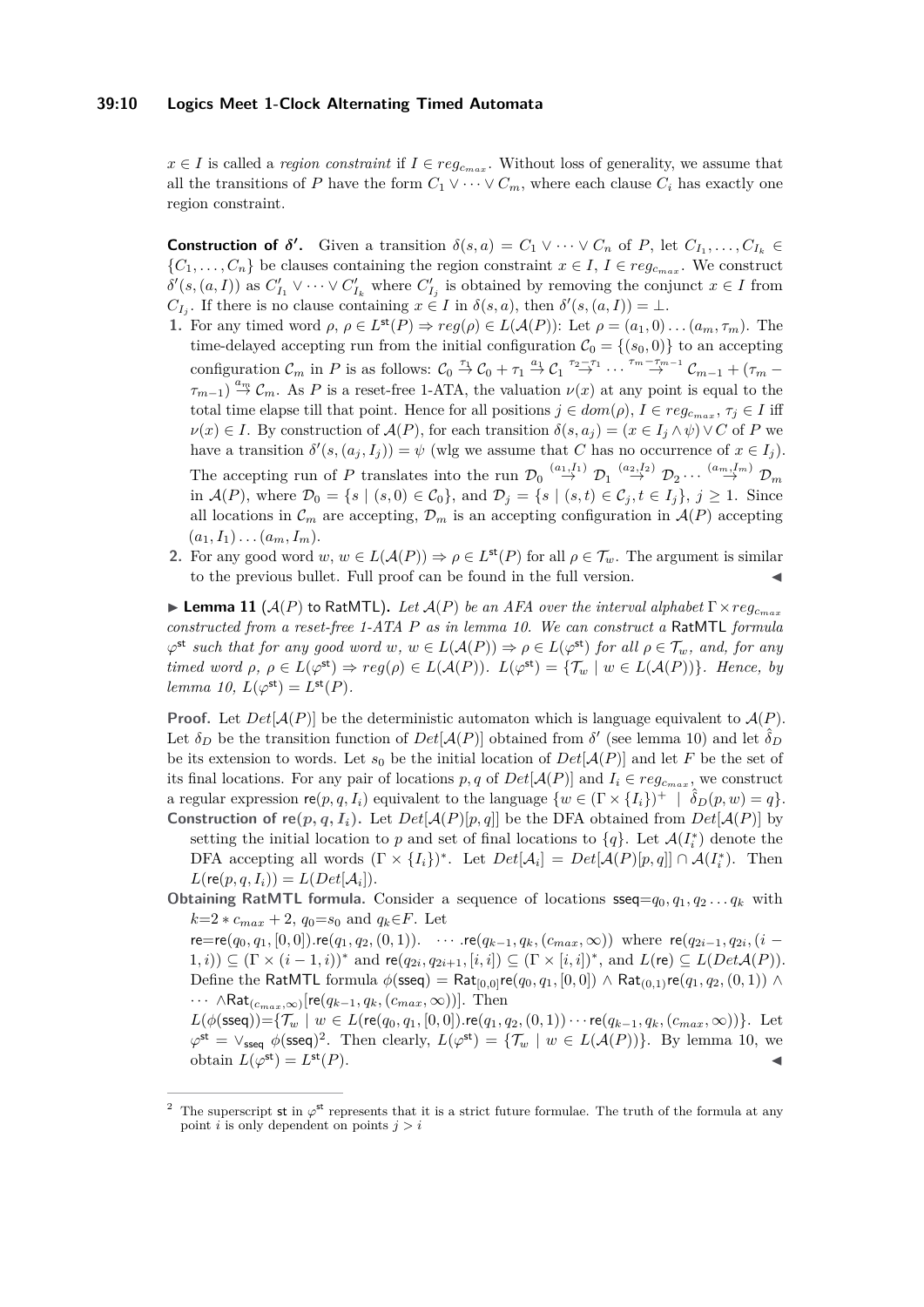**Remark.**  $\rho, i \models \varphi^{\text{st}}$  iff rel $(\rho, i) \in L^{\text{st}}(P)$ .  $\rho, i \models \varphi^{\text{st}}$  iff rel $(\rho, i) \in L(\varphi^{\text{st}})$  since the truth of  $\varphi^{\text{st}}$ only depends on the truth value of the propositions at the points strictly greater than *i* and the relative time difference with respect to *i*. The proof of Lemma [12](#page-10-0) is in the full version.

<span id="page-10-0"></span>**I Lemma 12.** Let  $P = (\Gamma, S, s_0, F, \delta)$  be any reset free 1-ATA and  $\mathcal{A}(P)$  be an AFA as *constructed in lemma* [10](#page-8-1)*.Let*  $\varphi^{st}$  *be the formula constructed from*  $A(P)$  *as in lemma* 11*.We can construct a formula*  $\varphi \in \text{RatMTL}$  *such that*  $L(\varphi) = L(P)$ *.* 

# **4.2 1-ATA-rfl meets RatMTL**

<span id="page-10-1"></span>▶ Theorem 13. *1-ATA-rfl are expressively equivalent to* RatMTL.

**Proof.**

- **1.** 1-ATA-rfl ⊆<sub>*e*</sub> RatMTL: Let *A* be a 1-ATA-rfl in normal form. For each location  $s_i^r$  ∈  $S_r$ (which is the header of partition  $P_i$ ) let  $\mathcal{A}[s_i]$  denote the same automaton as  $\mathcal{A}$  except that the initial location is changed to  $s_i^r$ , the header location of  $P_i$ . We can also delete all islands higher than *P<sup>i</sup>* as their locations are not reachable. For each such automaton  $\mathcal{A}[s_i^r]$ , we construct a pair of RatMTL formulae  $\mathsf{mtl}(\mathcal{A}[s_i^r])$  and  $\mathsf{mtl}^{\mathsf{st}}(\mathcal{A}[s_i^r])$  such that  $L(\text{mtl}(\mathcal{A}[s_i^r])) = L(\mathcal{A}[s_i^r])$  and  $L(\text{mtl}^{\text{st}}(\mathcal{A}[s_i^r])) = L^{\text{st}}(\mathcal{A}[s_i^r])$ . Note that  $(S_r, \preceq)$  is a partial order. The construction and proof of equivalence are by complete induction on the level of the header location  $s_i^r$  of island  $P_i$  in the partial order. All  $x.s_j^r$  occurring in any transition of  $\mathcal{A}[s_i^r]$  are of lower level in the partial order  $(S_r, \preceq)$ . Hence, by induction hypothesis, there is a RatMTL formula  $\psi_j^{\text{st}} = \text{mt}^{\text{lst}}(\mathcal{A}[s_j^r])$  such that  $L^{\text{st}}(\mathcal{A}[s_j^r]) = L(\psi_j^{\text{st}})$ . The behaviour of all the lower level  $s_j^r$  is independent of the label of the transition that calls them. In other words, the automata  $\mathcal{A}_i[s_j^r]$  which is called at position *i* does not read the symbol at point *i*. Thus any lower level automaton starting from some  $s_j^r$  called at a point *i* restricts the behaviour of the points strictly in the future of *i*, fixing the anchor (the point with respect to which the time differences are checked) at *i*. Let  $w_j$  be a fresh witness variable for each  $x.s<sub>j</sub><sup>r</sup>$  above, which also corresponds to RatMTL formula  $\psi_j^{st}$ . Let the set of such witness variables be  $\{w_1, \ldots, w_k\}$ . We construct a modified automaton  $\mathcal{A}^{\mathbf{w}}[s_i^r]$  with transition function  $\delta'$  and set of locations  $P_i$  as follows. Its alphabet is  $\Gamma \times \{0,1\}^k$  with the *j*th component giving the truth value of witness  $w_j$ . Let  $\delta'(s, a, w_1, \ldots, w_k) = \delta(s, a)[w_j/x.s_j^r]$ , i.e., each occurrence of  $x.s_j^r$  is replaced by the truth value of  $w_j$  for  $1 \leq j \leq k$ . Note that  $\mathcal{A}^w[s_i^r]$  is a reset-free 1-ATA. By lemmas [10,](#page-8-1) [11,](#page-9-0) we get a RatMTL formula  $\phi^{st,w}$  such that  $L^{st}(\mathcal{A}^w[s_i^r]) = L(\phi^{st,w})$  and using lemma [12](#page-10-0) we get a language equivalent formula  $\phi^w$  over the variables  $\Sigma \cup \{w_1, \ldots, w_k\}$ . Now we substitute each  $w_j$  by  $\psi_j^{\text{st}}$  (and hence  $\neg w_j$  by  $\neg \psi_j^{\text{st}}$ ) in  $\phi^{\text{w}}$  and  $\phi^{\text{st,w}}$  to obtain the required formulae  $mtl(\mathcal{A}[s_i^r])$  and  $mtl^{st}(\mathcal{A}[s_i^r])$ , respectively. It is clear from the substitution that  $L^{\text{st}}(\mathcal{A}[s_i^r]) = L(\text{mt}^{\text{st}}(\mathcal{A}[s_i^r]))$  and  $L(\mathcal{A}[s_i^r]) = L(\text{mt}^{\text{st}}(\mathcal{A}[s_i^r]))$ . An example illustrating this construction is in the full version
- **2.** RatMTL  $\subseteq$  1-ATA-rfl: Consider a formula  $\psi_1 = \text{Rat}_I(\text{re}_0)$  with  $I = [l, u)$ . The case of other intervals are handled similarly. For the base case,  $\psi_1$  has modal depth 1 and has a single modality. As the formula is of modal depth 1,  $\mathbf{r}_{0}$  is an atomic regular expression over alphabet  $2^{\Sigma}$ . Let  $D = (\Gamma, Q, q_0, Q_f, \delta')$  be a DFA such that  $L(D) = L(\mathbf{re}_0)$ , with  $Γ = 2<sup>Σ</sup> \setminus ∅$ . From *D*, we construct the 1-ATA  $A = (Γ, Q ∪ \{q_{init}, q_{timecheck}, q_f\}, q_{init}, \{q_f\}, δ)$ where  $q_{init}$ ,  $q_{timecheck}$ ,  $q_f$  are disjoint from *Q*. The transitions  $\delta$  are as follows. Assume  $l > 0$ .
	- $\delta(q_{init}, a) = x.q$ <sub>timecheck</sub>,  $a \in \Gamma$ ,
	- $\delta(q_{\text{timecheck}}, a) = [(x \ge l \land \delta'(q_0, a) \lor (q_{\text{timecheck}})] \lor [x > u \land q_f]$  where the latter disjunct is added only when  $q_0 \in Q_f$ ,
	- $\delta(q, a) = (x \in [l, u)) \wedge \delta'(q, a)$ , for all  $q \in Q \setminus Q_f$ ,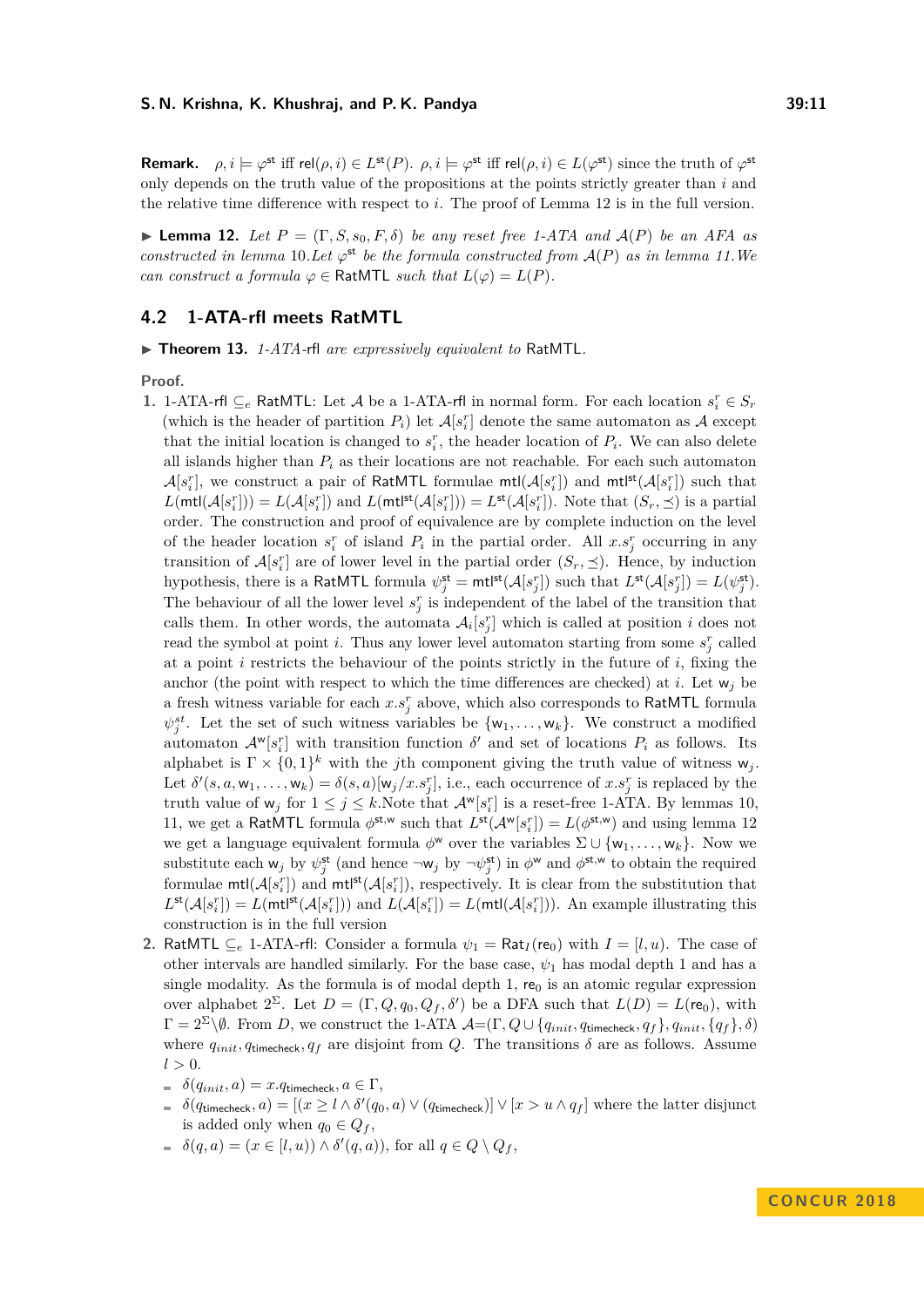#### **39:12 Logics Meet 1-Clock Alternating Timed Automata**

 $\delta(q, a) = (x \in [l, u) \land \delta'(q, a)) \lor (x > u \land q_f),$  for all  $q \in Q_f$ ,  $\delta(q_f, a) = q_f$ .

It is easy to see that A has the reset-free loop condition since  $q_f$  is the only location entered on resets, and control stays in  $q_f$  once it enters  $q_f$ . The correctness of A is easy to establish, the location *q*timecheck is entered on the first symbol, resetting the clock; control stays in  $q_{\text{timecheck}}$  as long as  $x < l$ , and when  $x \geq l$ , the DFA is started. As long as  $x \in [l, u)$ , we simulate the DFA. If  $x > u$  and we are in a final location of the DFA, the control switches to the final location  $q_f$  of A. If  $q_0$  is itself a final location of the DFA, then from  $q_{timecheck}$ , we enter  $q_f$  when  $x > u$ . It is clear that A indeed checks that re<sub>0</sub> is true in the interval  $[l, u)$ . If  $l = 0$ , then the interval on which re<sub>0</sub> should hold good is  $[0, u)$ . In this case, if  $q_0$  is non-final, we have the transition  $\delta(q_{init}, a) = x.\delta'(q_0, a), a \in \Gamma$  (since our timed words start at time stamp 0, the first symbol is read at time 0, so  $x.\delta'(q_0, a)$ preserves the value of *x* after the transition  $\delta'(q_0, a)$ ). The location  $q_{\text{timecheck}}$  is not used then. The case when  $\psi_1$  has modal depth 1 but has more than one Rat modality is dealt as follows. Firstly, if  $\psi_1 = \neg Rat_I$  (re<sub>0</sub>), then the result follows since 1-ATA-rfl are closed under complementation (the fact that the resets are loop-free on a run does not change when one complements). For the case when we have a conjunction  $\psi_1 \wedge \psi_2$  of formulae, having 1-ATA-rfl  $\mathcal{A}_1 = (\Gamma, Q_1, q_1, F_1, \delta_1)$  and  $\mathcal{A}_2 = (\Gamma, Q_2, q_2, F_2, \delta_2)$  such that  $L(A_1) = L(\psi_1)$  and  $L(A_2) = L(\psi_2)$ , we construct  $\mathcal{A} = (\Gamma, Q_1 \cup Q_2 \cup \{q_{init}\}, q_{init}, F, \delta)$ such that  $\delta(q_{init}, a) = x.\delta_1(q_1, a) \wedge x.\delta_2(q_2, a)$ . Clearly, A is a 1-ATA-rfl since  $A_1, A_2$  are. It is easy to see that  $L(\mathcal{A}) = L(\mathcal{A}_1) \cap L(\mathcal{A}_2)$ . The case when  $\psi = \psi_1 \vee \psi_2$  follows from the fact that we handle negation and conjunction. The case of formulae of higher modal depth  $\psi_{k+1} = \text{Rat}_I(\mathbf{re}_k)$  is handled by substituting all lower depth formulae in re<sub>k</sub> with witness variables, and using the inductive hypothesis that there exist 1-ATA-rfl equivalent to these. The main argument is then to show that on plugging-in these automata corresponding to the witnesses, we obtain a 1-ATA-rfl equivalent to  $\psi_{k+1}$ . Details in the full version.

# **4.3 RatMTL meets QkMSO**

#### <span id="page-11-0"></span>▶ Theorem 14. QkMSO *is expressively equivalent to* RatMTL.

**Proof.**

**1.** QkMSO  $\subseteq_e$  RatMTL: Proof is by Induction on the metric depth of the formula. For the base case,consider a formula  $\psi(t_0) = Q_1 t_1 \dots Q_{k-1} t_{k-1} \varphi(\downarrow t_0, t_1, \dots, t_{k-1})$  of metric depth one. Let  $c_{max}$  be the maximal constant used in the metric quantifiers  $Q_i$ . Let  $R_j(t)$  for *j* in  $reg = \{0, (0, 1), 1, \ldots, c_{max}, (c_{max}, \infty)\}$  be fresh monadic predicates. We modify  $\psi(t_0)$  to obtain an untimed MSO formula  $\psi_{rg}(t_0)$  over the alphabet  $2^{\Sigma} \times$  $\{0,1\}^{|reg|} \times \{0,1\}$  as follows. Define  $CON(I_i,t_i) = \vee \{R_j(t_i) \mid j \subseteq I_i\}$ . We replace every quantifier  $\bar{\exists} t_i \in t_0 + I_i \phi$  by  $\bar{\exists} t_i (t_0 \leq t_i) \wedge CON(I_i, t_i) \wedge \phi$ . Every quantifier  $\forall t_i \in t_0 + I_i \phi$  is replaced by  $\forall t_i. (t_0 \leq t_i \land CON(I_i, t_i) \rightarrow \phi)$ . To the resulting MSO formula we add a conjunct WELLREGION that states that (a) exactly one  $R_j(t)$  holds at any *t*, and (b)  $\forall t, t'$ . [ $t < t'$  $\land R_j(t) \land R_{j'}(t')$  →  $j \leq j'$  (asserting region order). Note that these are natural properties of region abstraction of time. This gives us the formula  $\psi_{rg}(t_0)$ . It has predicates  $R_j(t)$  for  $j \in reg$  and free variable  $t_0$ . Being an MSO formula, we can construct a DFA  $\mathcal{A}(\psi_{ra}(0))$ for it over the alphabet  $2^{\Sigma} \times \{0,1\}^{|reg|}$ . Note that we have substituted 0 for  $t_0$ . This is isomorphic to automaton over the alphabet  $2^{\Sigma} \times reg$ . From the construction, it is clear that  $\rho \models \psi(0)$  iff  $reg(\rho) \in L(\mathcal{A}(\psi_{rg}(0)))$ . By Lemma [12,](#page-10-0) we then obtain an equivalent RatMTL formula *ζ*. It is easy to see that  $L(\psi(0)) = L(\zeta)$ . Because  $\psi(0)$  and  $\zeta$  are purely future time formulae, this gives  $\rho, i \models \psi(t_0)$  iff  $\rho, i \models \zeta$ . For the induction step, consider a metric depth  $n + 1$  formula  $\psi(t_0)$ . We can replace every time constraint sub-formula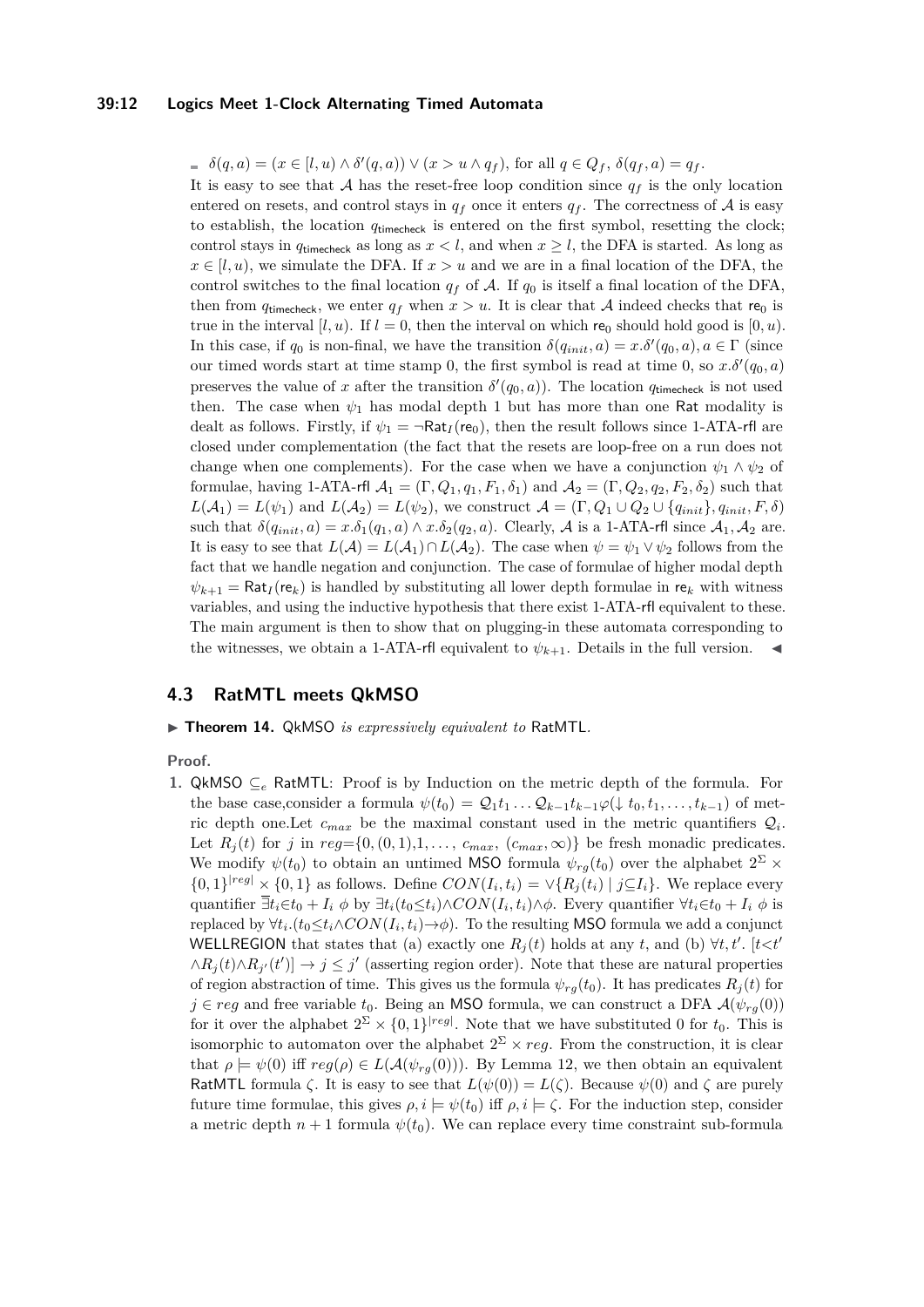$\psi_i(t_k)$  occurring in it by a witness monadic predicate  $w_i(t_k)$ . This gives a metric depth 1 formula and we can obtain a RatMTL formula, say  $\zeta$ , over variables  $\Sigma \cup \{w_i\}$  exactly as in the base step. Notice that each  $\psi_i(t_k)$  was a formula of modal depth *n* or less. Hence by induction hypothesis we have an equivalent RatMTL formula *ζ<sup>i</sup>* . Substituting *ζ<sup>i</sup>* for  $w_i$  in  $\zeta$  gives us a formula language equivalent to  $\psi(t_0)$ .

**2.** RatMTL ⊆*<sup>e</sup>* QkMSO : Let *ϕ* ∈ RatMTL. The proof is by induction on the modal depth of  $\varphi$ . For the base case, let  $\varphi = \text{Rat}_I(\text{re})$  where re is a regular expression over propositions. Let  $\zeta(x, y)$  be an MSO formula with the property that  $\sigma, i, j \models \zeta(x, y)$  iff  $\sigma[x : y] \in L(re)$ , where  $\sigma[x:y]$  denotes the sub-string  $\sigma(x+1)\dots\sigma(y)$ . Since MSO has exactly the expressive power of regular languages, such a formula can always be constructed. Consider  $\psi(t_0)$ :  $\overline{\exists} t_{first} \in t_0+I.~\overline{\exists} t_{last} \in t_0+I. \overline{\forall} t' \in t_0+I.[(t' = t_{first} \vee t' = t_{last} \vee t_{first} < t' < t_{last}) \wedge \zeta(t_{first}, t_{last})]$ Then, it is clear that  $\rho, i \models \varphi$  iff  $\rho, i \models \psi(t_0)$ . Note that the time constraint formula  $\psi(t_0)$  is actually a formula of QkMSO with  $k = 4$  using time constrained variables  $t_0, t_{first}, t_{last}, t'$  only. Atomic and boolean constructs can be straightforwardly translated. Now let  $\varphi = \text{Rat}_I(\text{re})$  where re is over a set of subformulae *S*. For each  $\zeta_i \in S$ , substitute it by a witness proposition  $w_i$  to get a formula  $\varphi_{flat}$ . This is a modal depth 1 formula and we can construct a language equivalent formula of QkMSO, say  $\Xi(t_0)$  over alphabet  $\Sigma \cup \{w_i\}$ . By induction hypothesis, for each  $\zeta_i$  there exists a language equivalent time constrained QkMSO formula  $\kappa_i(t_0)$ . Now substitute  $\kappa_i(t_i)$  for each occurrence of  $w_i(t_i)$  in  $\Xi(t_0)$  to get a formula  $\psi(t_0)$ . Then  $\psi(t_0)$  is language equivalent to  $\varphi$ . Note that  $\psi(t_0) \in \mathsf{Q4MSO}$  as it only uses time constrained variables  $t_0, t_{first}, t_{last}, t'$  which are inductively reused.  $\blacktriangleleft$ 

# <span id="page-12-0"></span>**5 C⊕D-1-ATA-rfl and Logics**

In this section, we show our second main result connecting logics FRatMTL*,* Q2MSO and a subclass of 1-ATA called *conjunctive-disjunctive* (abbreviated C⊕D) 1-ATA with reset-free loops. Let  $\mathcal{A} = (\Gamma, Q, q_0, F, \delta)$  be a 1-ATA. Let  $Q_x = \{x, q \mid q \in Q\}$  and let  $\mathcal{B}(Q_x) ::=$ true|false| $\alpha|\alpha \wedge \alpha|\alpha \vee \alpha$ , where  $\alpha \in Q_x$ . A is said to be a C⊕D 1-ATA if

- 1. *Q* is partitioned into  $Q_$ wedge and  $Q_$ v,
- **2.** Let  $q \in Q_0$ . Transitions  $\delta(q, a)$  can be written as  $D_1 \wedge D_2 \wedge \ldots \wedge D_m$ , where any  $D_i$  has one the following forms. (i)  $D_i = q' \vee \mathcal{B}(Q_x)$  where  $q' \in Q_\wedge$ , (ii)  $D_i = x \notin I \vee \mathcal{B}(Q_x)$ .<sup>[3](#page-12-1)</sup> Each  $D_i$  has at most one free location from  $Q_\wedge$ , or at most one clock constraint  $x \notin I$ .
- **3.** Let  $q \in Q_\vee$ . Transitions  $\delta(q, a)$  can be written as  $C_1 \vee C_2 \vee \ldots \vee C_m$  where any  $C_i$  has one of the following forms. (i)  $C_i = q' \wedge \mathcal{B}(Q_x)$ , where  $q' \in Q_\vee$ , (ii)  $C_i = x \in I \wedge \mathcal{B}(Q_x)$ . Thus, each  $C_i$  has at most one free location from  $Q_\vee$ , or at most one clock constraint  $x \in I$ .

In other words, all the non-reset transitions coming out of  $q \in Q_$ ∧ will go to all the locations in  $Q' \subseteq Q_0$  conjunctively asserting some time constraint. Similarly, all the non-reset transitions coming out of  $q \in Q_$ ∨ will non-deterministically go to one of the locations in  $Q_$ <sup>v</sup>, without checking any time constraint.

**Remark.** If any C⊕D-1-ATA *A* is normalized to Norm(*A*), then any island of Norm(*A*) is exclusively made of locations from  $Q_{\wedge}$  or  $Q_{\vee}$  (not both). Note that if we delete all the reset transitions from any island of  $\textsf{Norm}(A)$ , all the transitions within the island will be either conjunctive or disjunctive. Thus, the name C⊕D is based on the fact that each island of  $\text{Norm}(\mathcal{A})$  is either conjunctive or disjunctive. A 1-ATA which has both reset-free loops and

<span id="page-12-1"></span>Note that  $x \notin I$  can be re-written as  $x \in [0, l \rangle \lor x \in \langle u, \infty \rangle$ , where  $[0, l \rangle \cup \langle u, \infty \rangle$  is the complement of the interval *I* with lower and upper bounds *l, u* respectively. We restrict the specification of time intervals in this form to make sure that, using conjunctions and non-punctual intervals, one cannot express punctual intervals. This is used to define non-punctual C⊕D-1-ATA.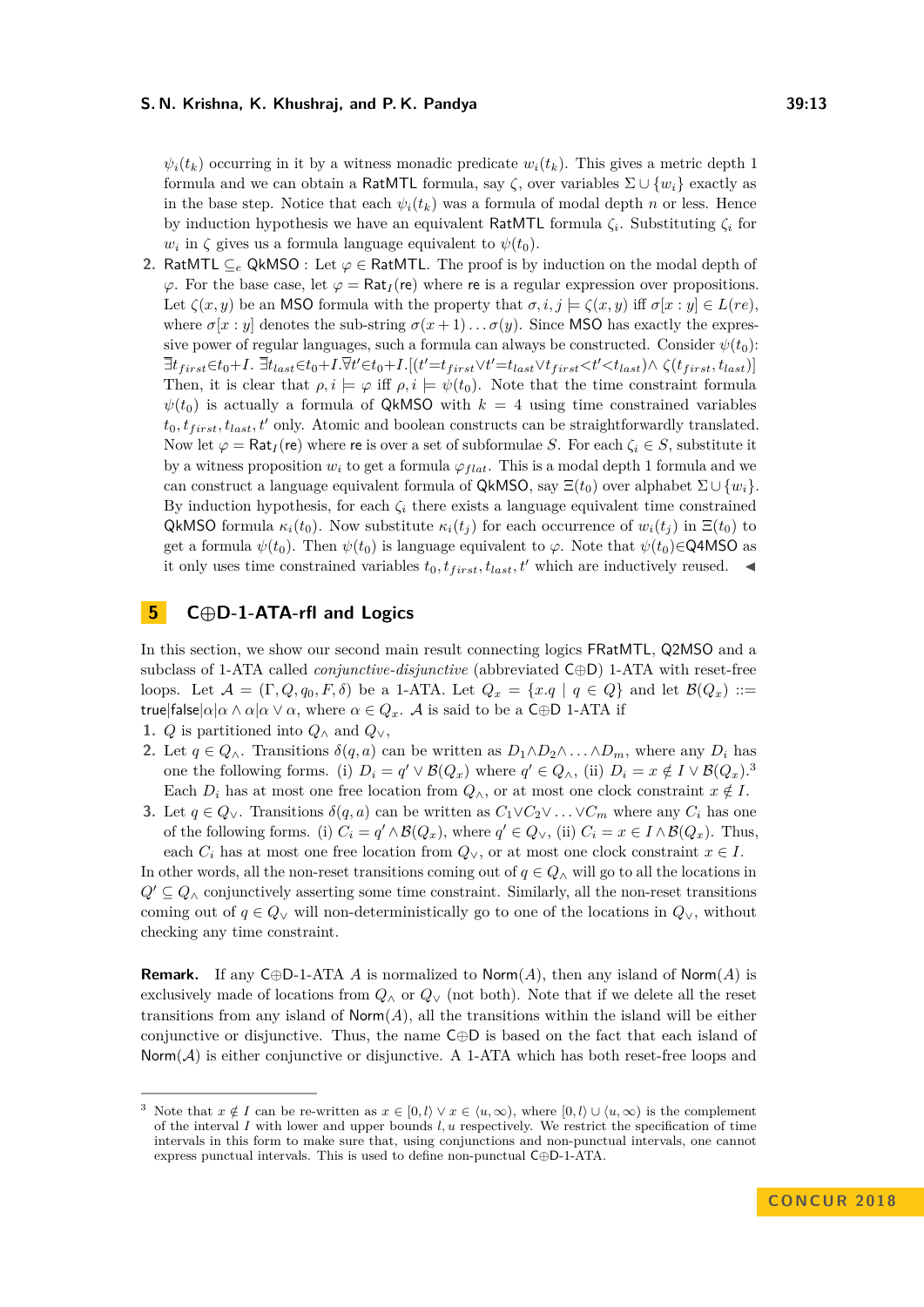#### **39:14 Logics Meet 1-Clock Alternating Timed Automata**

conjunctive-disjunctiveness is denoted C⊕D-1-ATA-rfl. If all the intervals in a C⊕D-1-ATA are non-punctual, then it is referred to as a np-C⊕D-1-ATA.

I **Example 15.** We illustrate examples of 1-ATA violating the C⊕D condition.

- (a) For  $a \in \Sigma$ , let  $S_a$  and  $S_{\neg a}$  denote any set containing *a* and not containing *a*, respectively. Consider the automaton B with transitions  $\delta(s_0, S_a)=s_0 \vee x > 1$ ,  $\delta(s_0, S_{\neg a})=s_0 \wedge x \notin$  $(1, \infty)$ , where  $s_0$  is the only location, which is non-final. The only way to accept a word is by reaching an empty configuration. The C⊕D condition is violated due to the combination of having a free location and a clock constraint simultaneously in a clause irrespective of  $s_0 \in Q_\vee$  or  $s_0 \in Q_\wedge$ . This accepts the set of all words where the first symbol in  $(1, \infty)$  has an *a*.
- **(b)** Let  $S_a$ ,  $S_{\neg a}$  be as above. The automaton B with  $\delta(s_0, S_a) = s_0 \vee s_1$ ,  $\delta(s_2, \Gamma) = x \leq 1$ ,  $\delta(s_0, S_{\neg a}) = s_0 \wedge s_2$ ,  $\delta(s_1, \Gamma) = x > 1$  with  $s_0$  being initial and none of the locations being final satisfies rfl but violates C⊕D. The C⊕D condition is violated since a clause contains more than one free location irrespective of  $s_0, s_1, s_2 \in Q_\vee$  or  $s_0, s_1, s_2 \in Q_\wedge$ . This accepts the language of all words where the last symbol in (0*,* 1) has an *a*.
- (c) The automaton B with  $\delta(s_0, \Gamma) = s_0 \vee s_1$ ,  $\delta(s_1, S_a) = s_2 \wedge s_3$ ,  $\delta(s_1, S_{\neg a}) = \bot$ ,  $\delta(s_2, \Gamma) = (x \leq s_1)$ 1),  $\delta(s_3, \Gamma)=s_4$ ,  $\delta(s_4, \Gamma)=x>1$  with  $s_0$  being initial and  $s_1$  being final satisfies rfl but violates C⊕D. The C⊕D condition is violated since the automata switches between conjunctive and disjunctive locations without any reset. Note that  $s_0 \in Q_\vee$  while  $s_1 \in Q_\wedge$ . The language accepted is all words where the second last symbol in (0*,* 1) has an *a*.

# **5.1 C⊕D-1-ATA-rfl meets FRatMTL**

to FRat formula of modal depth 1 as in Lemma [17.](#page-13-0)

<span id="page-13-1"></span>I **Theorem 16.** C⊕D*-1-ATA-*rfl *are expressively equivalent to* FRatMTL*.*

**Proof.** We only detail the containment C⊕D-1-ATA-rfl ⊆*<sup>e</sup>* FRatMTL; the converse direction is almost identical to the proof of RatMTL ⊆*e*1-ATA−rfl and is provided in the full version. **1.** C⊕D-1-ATA-rfl ⊆*<sup>e</sup>* FRatMTL : The first thing is to convert C⊕D 1-ATA with no resets

<span id="page-13-0"></span>I **Lemma 17.** *Given a* C⊕D *1-ATA* A *over* Σ *with no resets, we can construct a* FRat *formula*  $\varphi$  *such that for any timed word*  $\rho = (a_1, \tau_1) \dots (a_m, \tau_m)$ ,  $\rho, i \models \varphi^{\text{st}}$  *iff* A accepts  $rel(\rho, i)$  *in time-delayed semantics.*  $L(\varphi^{\text{st}}) = L^{\text{st}}(\mathcal{A})$ *.* 

Assuming  $q_0 \in Q_\vee$ , the key idea is to check how an accepting configuration is reached. The reset-freeness ensures that any transition  $\delta(q, a) = C_1 \vee \cdots \vee C_m$  is such that  $C_i$  is either a location or a clock constraint  $x \in I$ . Assume time-delayed acceptance happens through an empty configuration via a clock constraint  $x \in I_a$ , from some location *q* on an *a*, and *q* is reachable from  $q_0$ . Let re $I_a$  be the regular expression whose language is the set of all such words reaching some  $q$ , from where acceptance happens via interval  $I_a$ on an *a*. The formula  $\textsf{FRat}_{I_a,\textsf{re}_{I_a}} a$  sums up all such words. Disjuncting over all possible intervals and symbols, we have the result. The second case is when a final state  $q_f$  is reached from some  $q'$  reachable from  $q_0$ . If re $q_f$ <sub>*,a*</sub> is the regular expression whose language is all words reaching such a  $q'$ , the formula  $\overline{\mathsf{FRat}}_{[0,\infty)}$ ,  $\mathsf{re}_{q_f,a}(a \wedge \square \bot)$  sums up all words accepted via  $q'$ ,  $a$ ,  $q$ <sub>f</sub>. The  $\Box\bot$  ensures that no further symbols are read, and can be written as  $\neg$ **FRat**<sub>[0,∞)</sub>,  $\Sigma^*$ . Disjuncting over all possible final states  $q_f$  and  $a \in \Sigma$  gives us the formula. The case when  $q_0 \in Q_\wedge$  is handled by negating the automaton, obtaining  $q_0 ∈ Q_∨$  and negating the resulting formula. Details in the full version Like lemma [12,](#page-10-0) given any C⊕D-1-ATA-rfl A, we can construct  $\varphi \in \text{FRatMTL}$  such that  $L(\varphi) = L(\mathcal{A})$ . The rest of the proof is very similar to Theorem [13\(](#page-10-1)1) and omitted.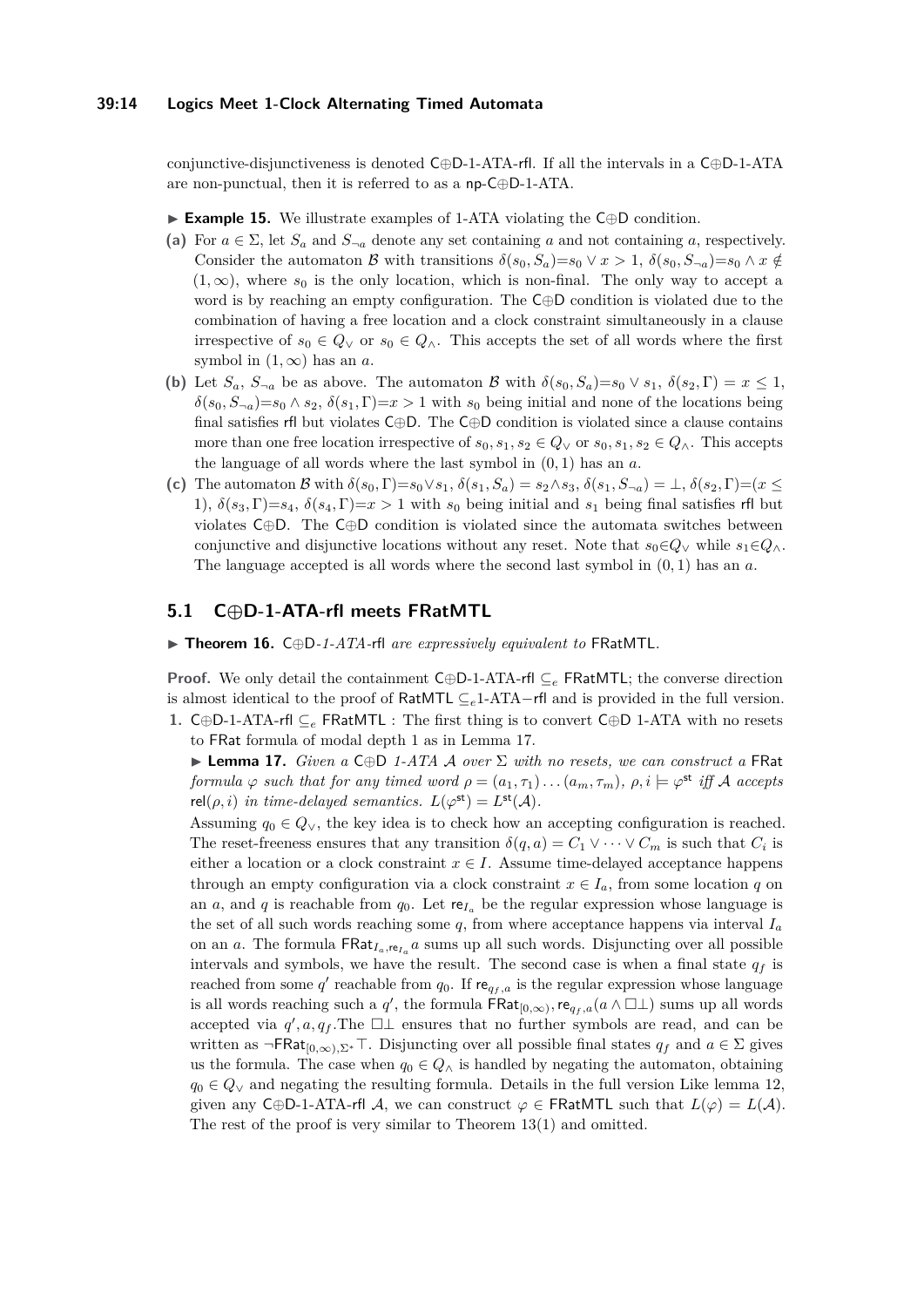2. FRatMTL ⊆<sub>e</sub> C⊕D-1-ATA-rfl: This is almost identical to the proof of Theorem [13\(](#page-10-1)2), and is provided in the full version for completeness.

### **5.2 FRatMTL meets Q2MSO**

▶ Theorem 18. FRatMTL *is expressively equivalent to* Q2MSO.

**Proof.**

**1.** Q2MSO  $\subseteq_e$  FRatMTL : We first consider formulae of metric depth one. These have the form  $\psi(t_0) = Q_1 t_1 \varphi(\downarrow t_0, t_1)$  and  $\varphi(\downarrow t_0, t_1)$  is an MSO formula (bound first order variables *t*<sup>*t*</sup> in  $\varphi$  only have the comparison *t*<sup> $\zeta$ </sup> > *t*<sub>0</sub>, and there are no free variables other than *t*<sub>0</sub>, *t*<sub>1</sub>, and hence no metric comparison exists in  $\varphi$ ). Let re<sub> $\varphi$ </sub> be the regular expression equivalent to  $\varphi(\downarrow t_0, t_1)$ . The presence of free variables  $t_0, t_1$  implies that re<sub> $\varphi$ </sub> ie over the alphabet  $2^{\Sigma} \times \{0,1\}^2$ , where the last two bits are for  $t_0, t_1$ . As seen in the case of QkMSO to RatMTL,  $t_0$  is assigned the first position of re<sub> $\varphi$ </sub> since all other variables take up a position to its right. Hence re<sub> $\varphi$ </sub> can be rewritten as  $(2^{\Sigma}, 1, 0)$  re'. Since  $t_1$  is assigned a unique position, there is exactly one occurrence of a symbol of the form  $(2^{\Sigma}, 0, 1)$  in re'. Using (Lemma 7, page  $16$  [\[4\]](#page-15-14), we can write re' as a finite union of disjoint expressions each of the form  $\mathsf{re}_{\ell}(\alpha, 0, 1)$ re<sub>*r*</sub> where  $\alpha \in 2^{\Sigma}$ , and  $\mathsf{re}_{\ell}, \mathsf{re}_{r} \subseteq [(2^{\Sigma}, 0, 0)]^*$ .  $\varphi(\downarrow t_0, t_1)$  is thus equivalent to having a symbol  $(\alpha, 0, 1)$  at a time point  $t \in t_0 + I$ , and  $(2^{\Sigma}, 0, 1)$ re $\ell$  holds till *t*, and beyond *t*, re<sub>*r*</sub> holds. This is captured by the formula  $\mathsf{FRat}_{I,\mathsf{re}'}[\bigvee_{\alpha \in 2^{\Sigma}} (\alpha,0,1) \wedge \mathsf{FRat}_{(0,\infty),\mathsf{re}_r} \Box \bot].$ Here,  $\mathbf{r}e' = (2^{\Sigma}, 0, 1)\mathbf{r}e_{\ell}$ , and the  $\Box\bot$  symbolizes the fact that we see  $\mathbf{r}e_r$  in the latter part after  $(\alpha, 0, 1)$  and no more symbols after that. See the full version for higher depth case. **2.** FRatMTL ⊆*<sup>e</sup>* Q2MSO : Proof is similar to RatMTL ⊆*<sup>e</sup>* QkMSO and is in the full version.

 $\blacktriangleleft$ 

# **6 Discussion**

We have defined a new real-time logic QkMSO by extending MSO[*<*] with guarded quantification with a block of *k*−1 metric quantifiers. We have shown that it is expressively equivalent to 1-ATA where loops do not have clock-reset. We have also shown that it is expressively equivalent to a powerful extension of  $MTL[U_l]$  called RatMTL. This makes QkMSO as well as RatMTL to be amongst highly expressive, real-time logics (future only) with decidable satisfiability and model-checking. We have established a 4-variable property for QkMSO and also characterized the expressive power of its two variable fragment. The question of a logic expressively equivalent to full 1-ATA remains open. It may be noted that [\[5\]](#page-15-15) gave an extension of hybrid logic 1-TPTL with fixed point operators to get the expressive power of full 1-ATA but our quest is for a more traditional logic. The expressive power of 3 variable fragment of QkMSO also remains unexplored.

We briefly discuss some special cases and extensions of our results. PO-1-ATA [\[21\]](#page-16-5) and PO−C⊕D-1-ATA are subclasses of 1-ATA and C⊕D-1-ATA respectively, where the only loops in the automaton are reset-free self-loops. Likewise, SfrMTL and FSfrMTL are subclasses of RatMTL and FRatMTL respectively, where the regular expression used in the modality has an equivalent star-free expression.

**1.** Thanks to theorems [13,](#page-10-1) [14](#page-11-0) and [16,](#page-13-1) we can obtain the expressive equivalence of (i) QkFO, SfrMTL and PO-1-ATA, and (ii) Q2FO, FSfrMTL and PO−C⊕D-1-ATA, In the absence of second order quantification, the regular expressions have a star-free equivalent, and the respective automata are aperiodic.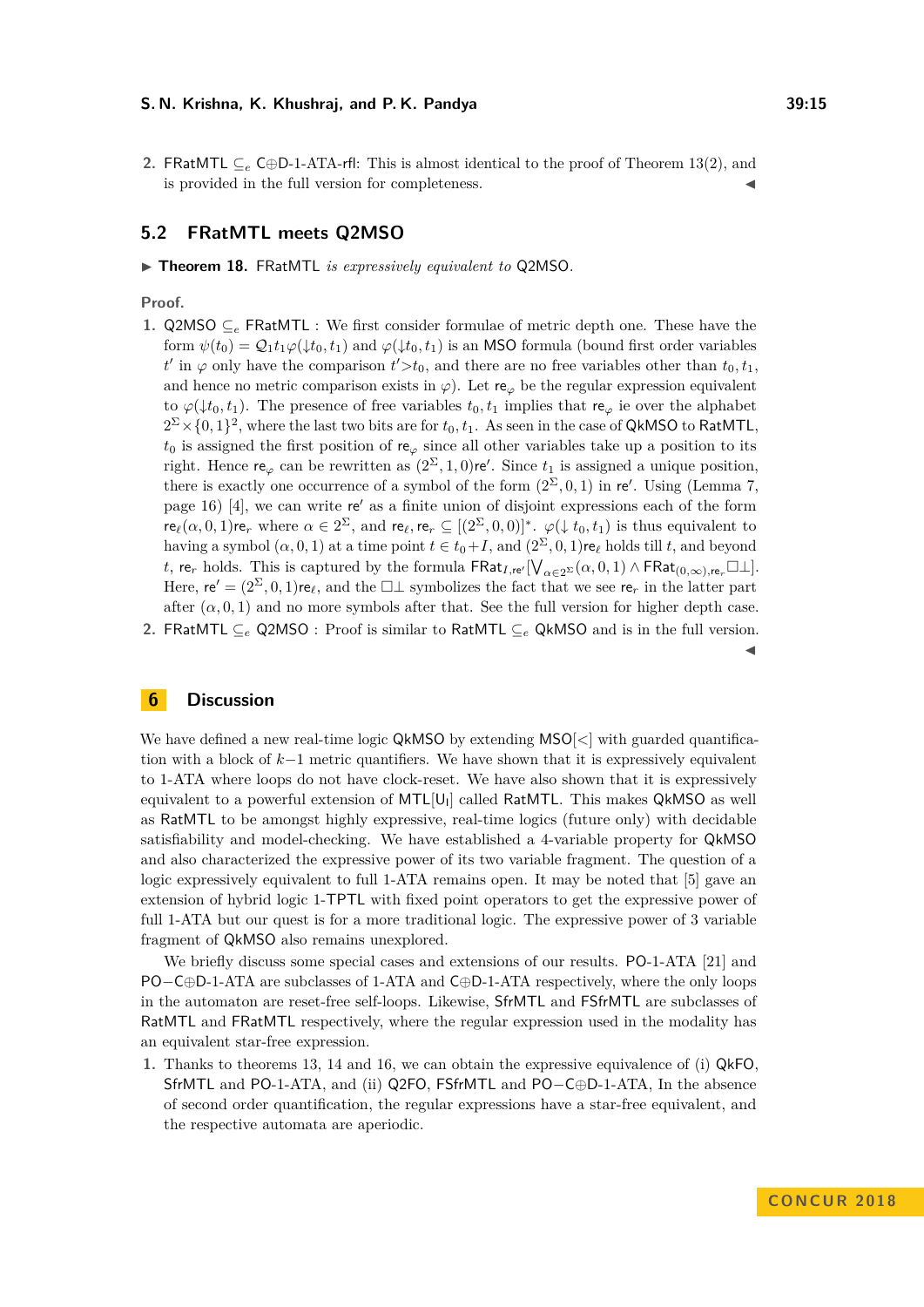# **39:16 Logics Meet 1-Clock Alternating Timed Automata**

- **2.** The emptiness problem for non punctual C⊕D-1-ATA is elementarily decidable. The proof is via a reduction to FRatMITL with least fix points [\[15\]](#page-15-0). To the best of our knowledge, this is the largest known subclass of 1-ATA which is elementarily decidable.
- **3.** Lastly, to obtain a logical equivalence with 1-ATA, the logic RatMTL with least fixpoint operators suffices [\[15\]](#page-15-0). Previously, Haase et al [\[5\]](#page-15-15) showed that 1 − TPTL with fixed points had the expressive power of 1-ATA.

#### **References**

- <span id="page-15-7"></span>**1** Rajeev Alur, Tomás Feder, and Thomas A. Henzinger. The benefits of relaxing punctuality. In *Proceedings of the Tenth Annual ACM Symposium on Principles of Distributed Computing, Montreal, Quebec, Canada, August 19-21, 1991*, pages 139–152, 1991. [doi:10.1145/112600.112613](http://dx.doi.org/10.1145/112600.112613).
- <span id="page-15-3"></span>**2** Rajeev Alur and Thomas A. Henzinger. Real-time logics: Complexity and expressiveness. In *Proceedings of the Fifth Annual Symposium on Logic in Computer Science (LICS '90), Philadelphia, Pennsylvania, USA, June 4-7, 1990*, pages 390–401, 1990. [doi:10.1109/](http://dx.doi.org/10.1109/LICS.1990.113764) [LICS.1990.113764](http://dx.doi.org/10.1109/LICS.1990.113764).
- <span id="page-15-4"></span>**3** Patricia Bouyer, Fabrice Chevalier, and Nicolas Markey. On the expressiveness of TPTL and MTL. In *FSTTCS 2005: Foundations of Software Technology and Theoretical Computer Science, 25th International Conference, Hyderabad, India, December 15-18, 2005, Proceedings*, pages 432–443, 2005. [doi:10.1007/11590156\\_35](http://dx.doi.org/10.1007/11590156_35).
- <span id="page-15-14"></span>**4** J. Engelfriet and H. Hoogeboom. MSO definable string transductions and two-way finitestate transducers. *ACM Trans. Comput. Log.*, 2(2):216–254, 2001.
- <span id="page-15-15"></span>**5** C. Haase, J. Ouaknine, and J. Worrell. On process-algebraic extensions of metric temporal logic. In *Reflections on the Work of C. A. R. Hoare.*, pages 283–300. 2010.
- <span id="page-15-8"></span>**6** Thomas A. Henzinger, Jean-François Raskin, and Pierre-Yves Schobbens. The regular realtime languages. In *Automata, Languages and Programming, 25th International Colloquium, ICALP'98, Aalborg, Denmark, July 13-17, 1998, Proceedings*, pages 580–591, 1998. [doi:](http://dx.doi.org/10.1007/BFb0055086) [10.1007/BFb0055086](http://dx.doi.org/10.1007/BFb0055086).
- <span id="page-15-11"></span>**7** Y. Hirshfeld and A. Rabinovich. An expressive temporal logic for real time. In *MFCS*, pages 492–504, 2006.
- <span id="page-15-6"></span>**8** P. Hunter. When is metric temporal logic expressively complete? In *CSL*, pages 380–394, 2013.
- <span id="page-15-5"></span>**9** P. Hunter, J. Ouaknine, and J. Worrell. Expressive completeness for metric temporal logic. In *LICS*, pages 349–357, 2013.
- <span id="page-15-12"></span>**10** Neil Immerman and Dexter Kozen. Definability with bounded number of bound variables. *Inf. Comput.*, 83(2):121–139, 1989. [doi:10.1016/0890-5401\(89\)90055-2](http://dx.doi.org/10.1016/0890-5401(89)90055-2).
- <span id="page-15-1"></span>**11** J.R.Büchi. On a decision method in restricted second-order arithmetic. In *Proceedings of the 1960 Congress on Logic, Methdology and Philosophy of Science, Stanford Univeristy Press, Stanford*, 1962.
- <span id="page-15-10"></span>**12** S. N. Krishna K. Madnani and P. K. Pandya. Partially punctual metric temporal logic is decidable. In *TIME*, pages 174–183, 2014.
- <span id="page-15-2"></span>**13** Hans Kamp. *Tense Logic and the Theory of Linear Order*. PhD thesis, Ucla, 1968.
- <span id="page-15-13"></span>**14** Ron Koymans. Specifying real-time properties with metric temporal logic. *Real-Time Systems*, 2(4):255–299, 1990. [doi:10.1007/BF01995674](http://dx.doi.org/10.1007/BF01995674).
- <span id="page-15-0"></span>**15** Shankara Narayanan Krishna, Khushraj Madnani, and Paritosh K. Pandya. Büchi-kamp theorems for 1-clock ATA. *CoRR*, abs/1802.02514, 2018. [arXiv:1802.02514](http://arxiv.org/abs/1802.02514).
- <span id="page-15-9"></span>**16** S. Lasota and I. Walukiewicz. Alternating timed automata. *ACM Trans. Comput. Log.*, 9(2):10:1–10:27, 2008. [doi:10.1145/1342991.1342994](http://dx.doi.org/10.1145/1342991.1342994).